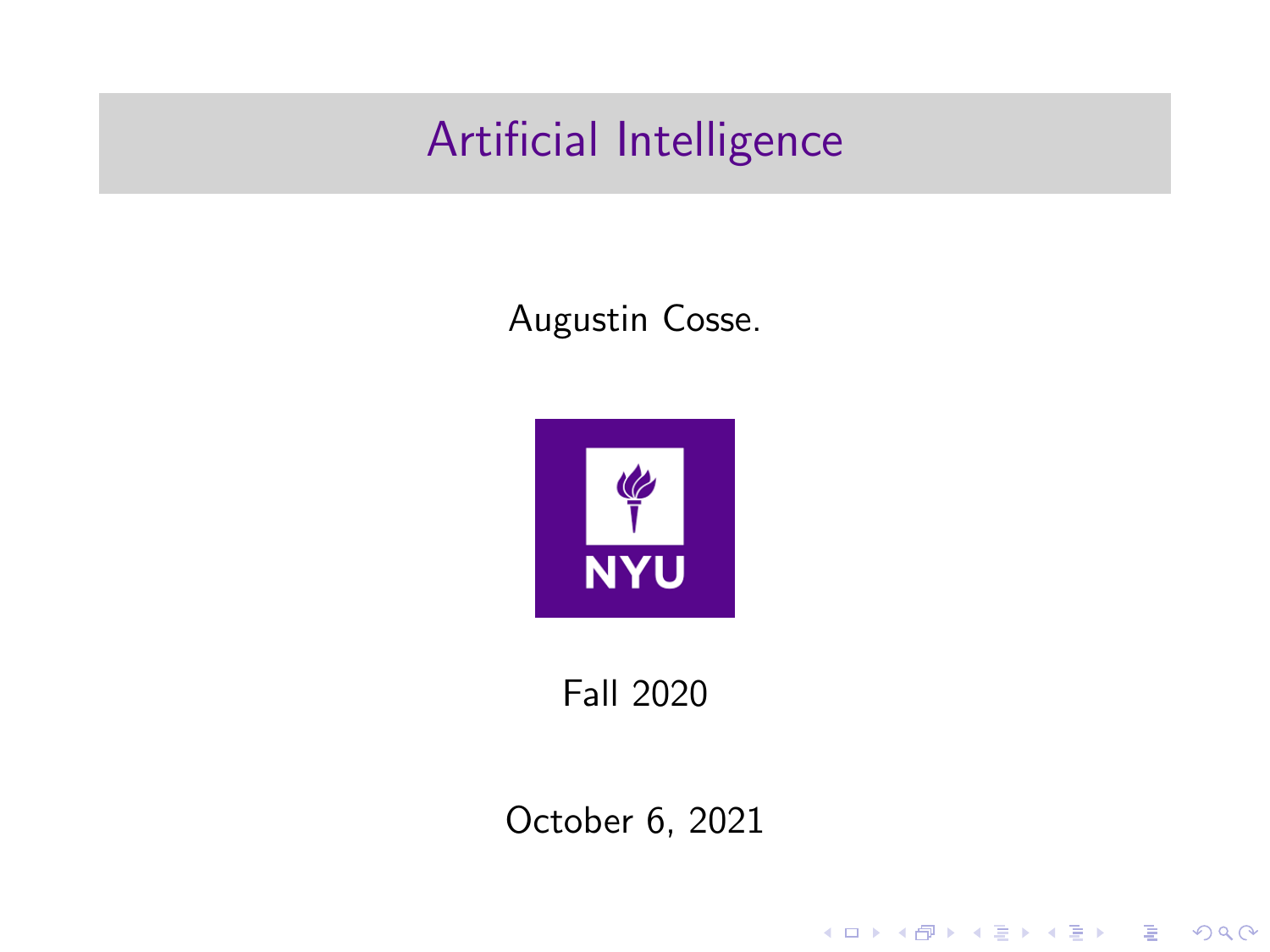# So far

- Simple reflex, random agents, Utility based, Goal based
- Improvement through Search Methods (uninformed (DFS, BFS), informed (BS, A\*)).
- Logical Reasoning, Propositional logic (including syntax and semantics)
- Propositional inference (Conjunctive Normal Forms, Resolution rules, Resolution Algorithm),
- Horn  $+$  definite clauses, Forward and Backward chaining.

**KORK EXTERNE PROVIDE**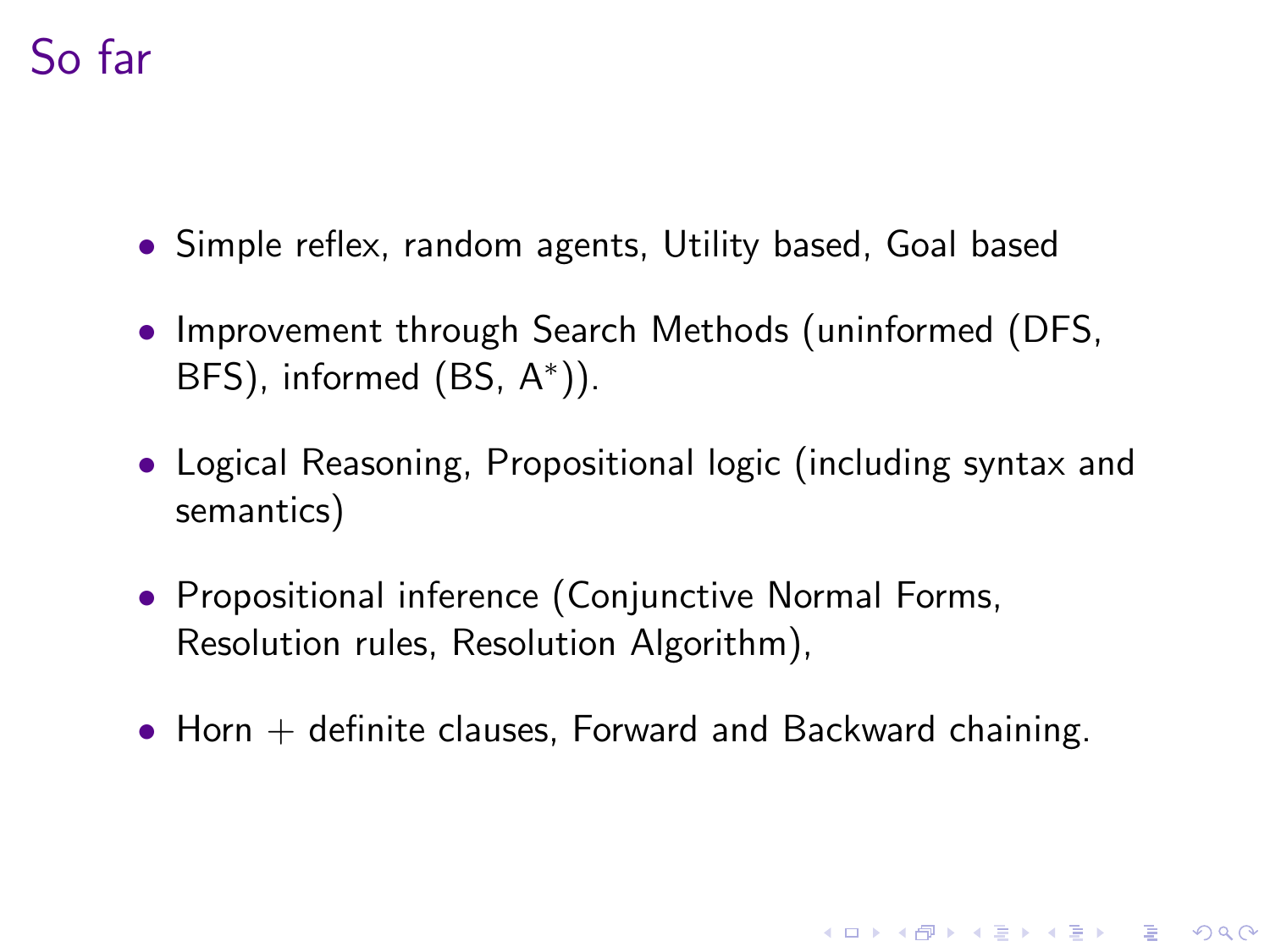#### This week

- First Order Logic (Part II)
- Inference in first order logic

K ロ ▶ K @ ▶ K 할 ▶ K 할 ▶ | 할 | ⊙Q @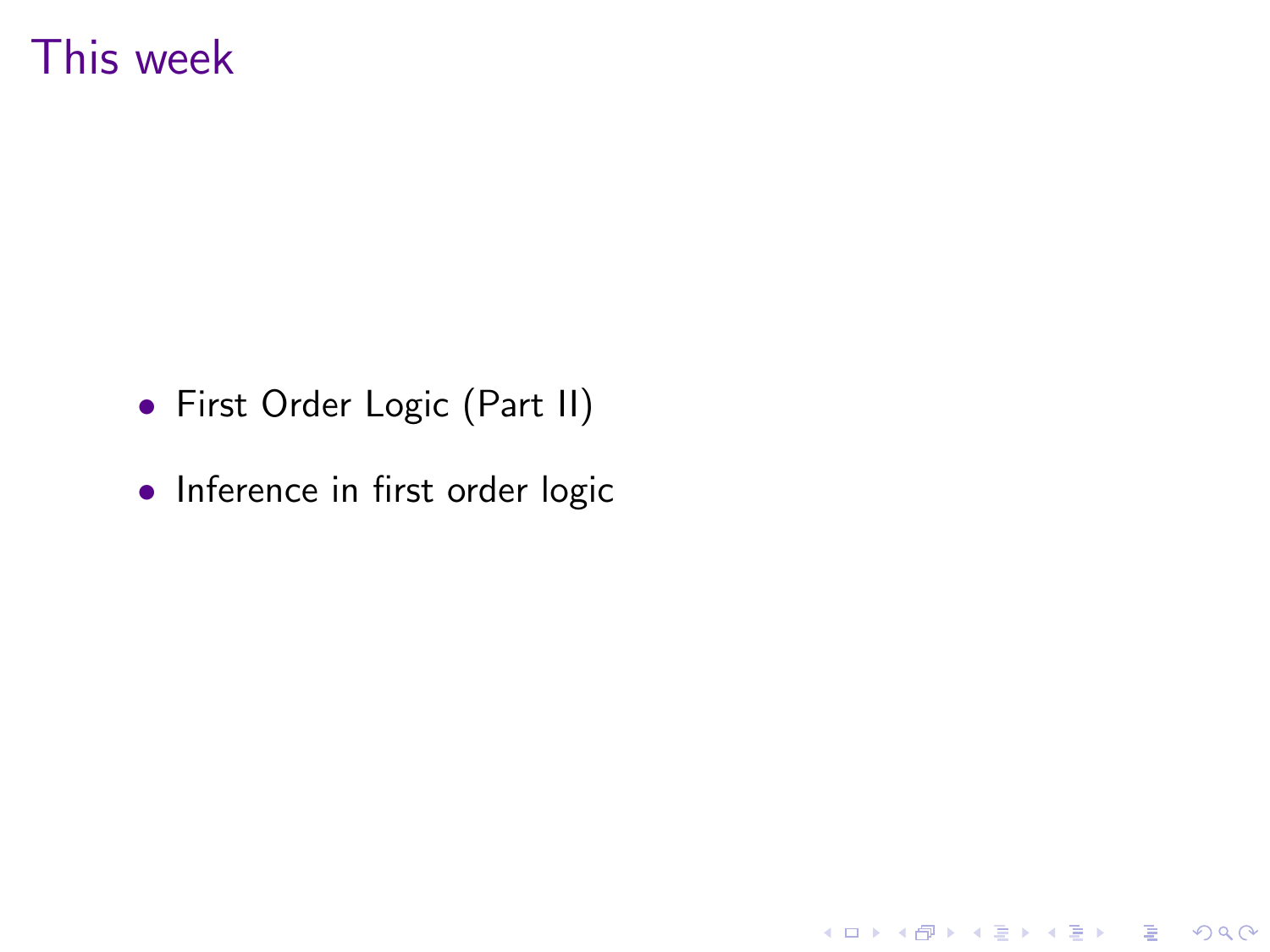#### Reminders

- In Propositional logic every expression is a sentence which represents a fact about the world.
- Recall that first order logic relies on a stronger ontological commitment which postulates that the world consits of Objects, properties.
- FOL makes it possible to define relations (such as bigger than, inside, part of,...) on the objects. Some of the relations are functions (relations in which there is only one possible value for a given input) (e.g. 'father of', 'best friend',... ) others are predicates (in this case the output is a Boolean value)

**KORK EXTERNE PROVIDE**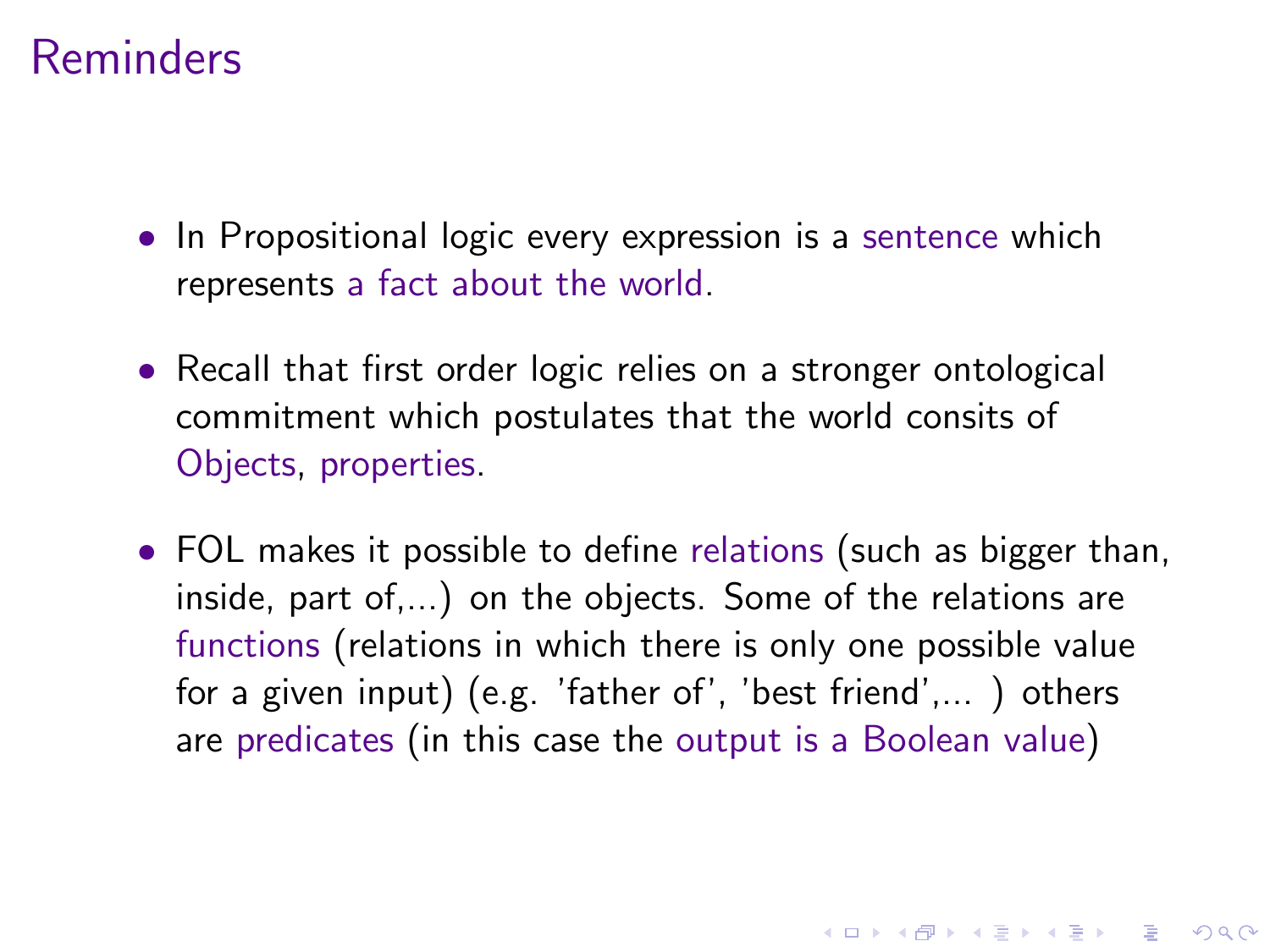- When discussing Propositional logic we considered a number of inference rules including Modus Ponens, And-Elimination, And-Introduction, Or-Elimination, Or-Introduction and Resolution.
- The rules hold for First Order Logic as well, but we will need additional rules to handle complex sentences with quantifiers.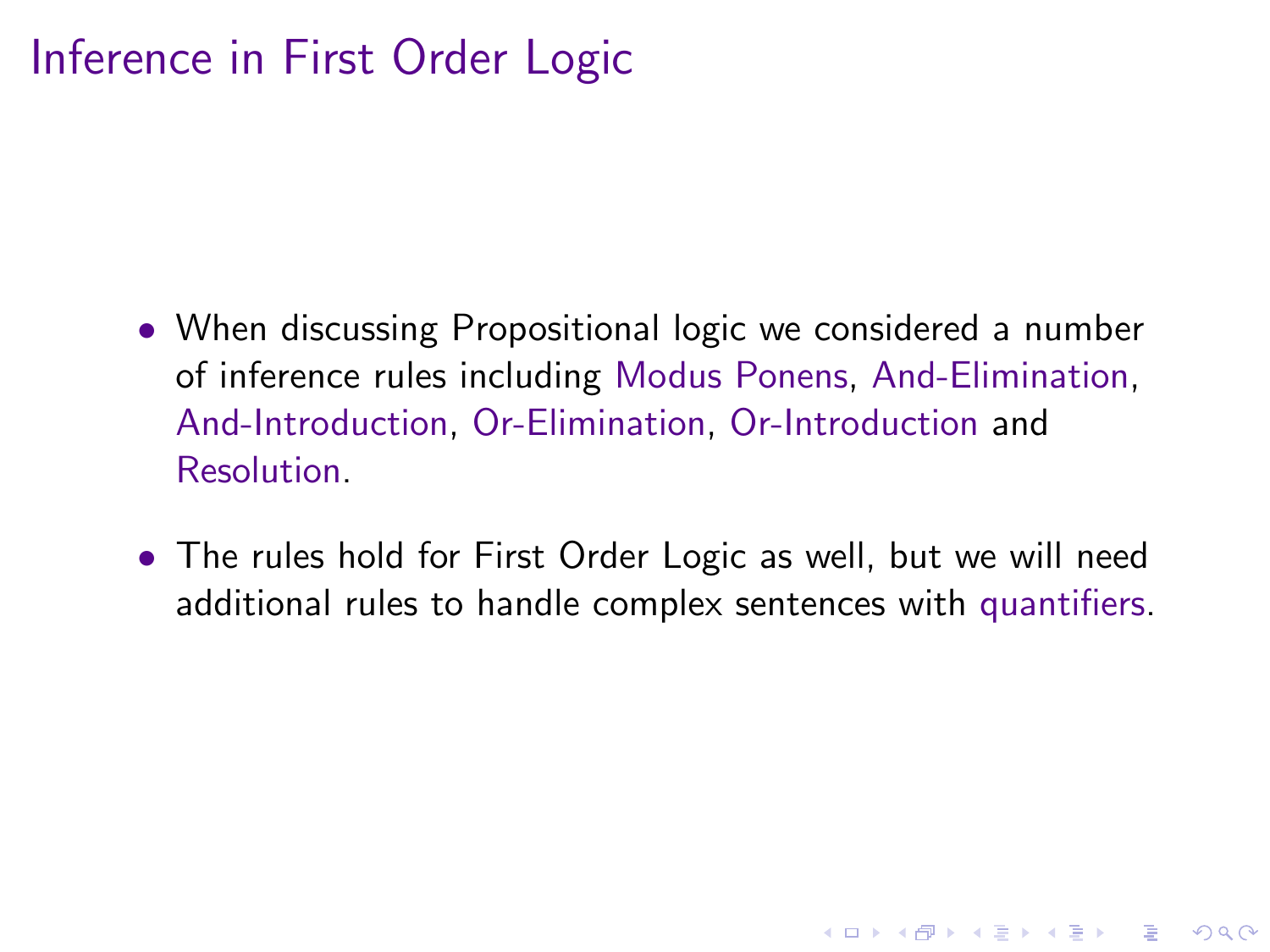. . .

• Let us start with the universal quantifier. Suppose that our knowledge base contains the following axiom stating that every greedy king is evil

$$
\forall x \space King(x) \land \space Greedy(x) \Rightarrow \space Evil(x)
$$

• From this sentence, it seems permissible to infer the following set of axioms:

King(John)  $\land$  Greedy(John)  $\Rightarrow$  Evil(John) King(Richard)  $\land$  Greedy(Richard)  $\Rightarrow$  Evil(Richard) King(Father(John))  $\land$  Greedy (Father(John))  $\Rightarrow$  Evil(Father(John))

4 0 > 4 4 + 4 = + 4 = + = + + 0 4 0 +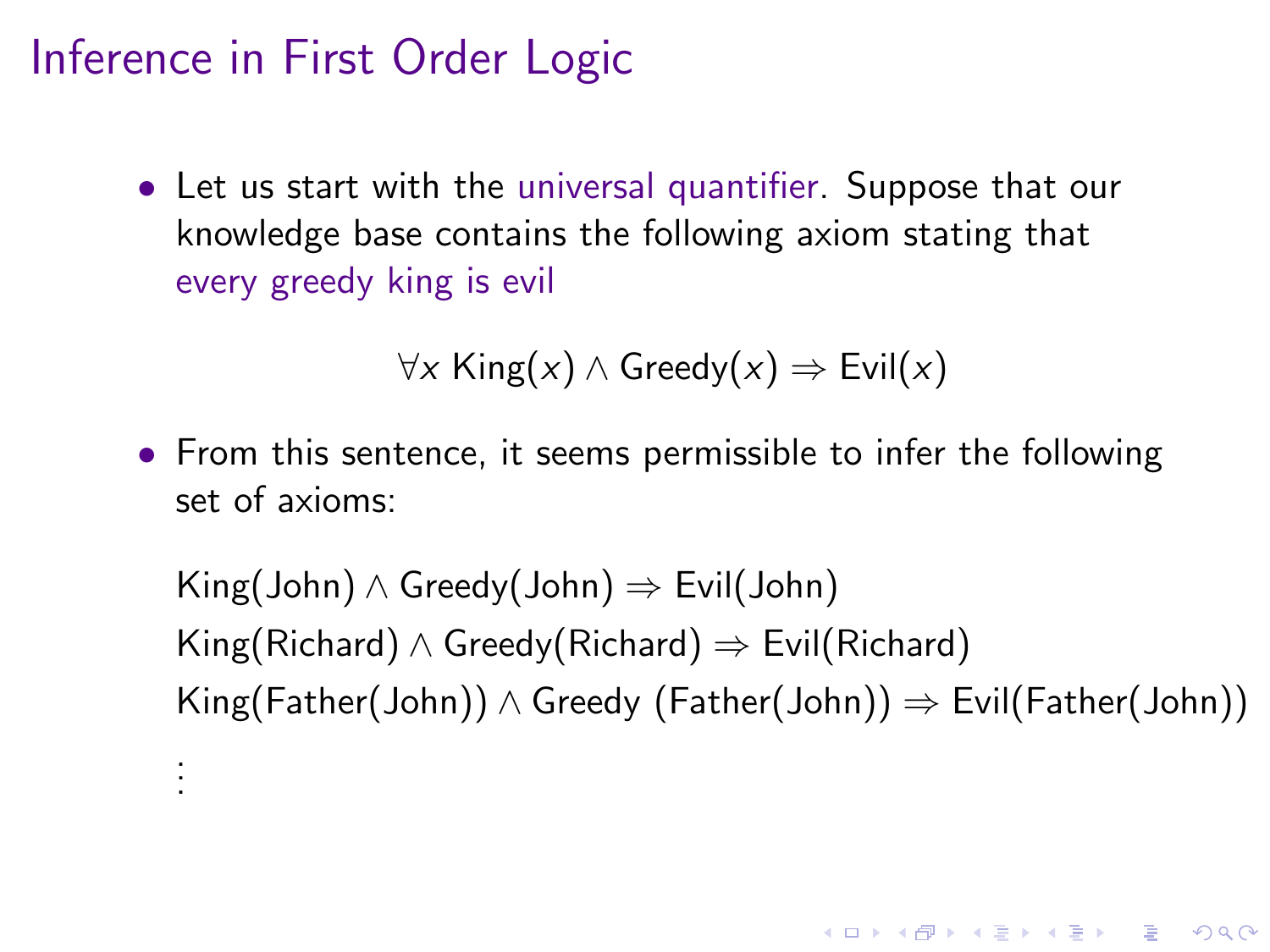- <span id="page-6-0"></span>• The rule of Universal Instantiation (Elimination) (UI) says that we can infer any sentence obtained by substituting (in the universal sentence) a ground term (i.e a term without variable) for the variable.
- To write this first inference rule, we use the notion of substitution. Let  $Subst(\theta, \alpha)$  denote the result of applying the substitution  $\theta$  to the sentence  $\alpha$ .
- The resulting rule reads as

 $\forall v, \alpha$  $\mathsf{Subst}(\{\mathsf{v}/\mathsf{g}\},\alpha)$ 

For example, the three sentences derived before were obtained through the substitutions  $\{x/John\}$ ,  $\{x/Richard\}$  and  $\{x/Father(John)\}$ 

4 0 > 4 4 + 4 = + 4 = + = + + 0 4 0 +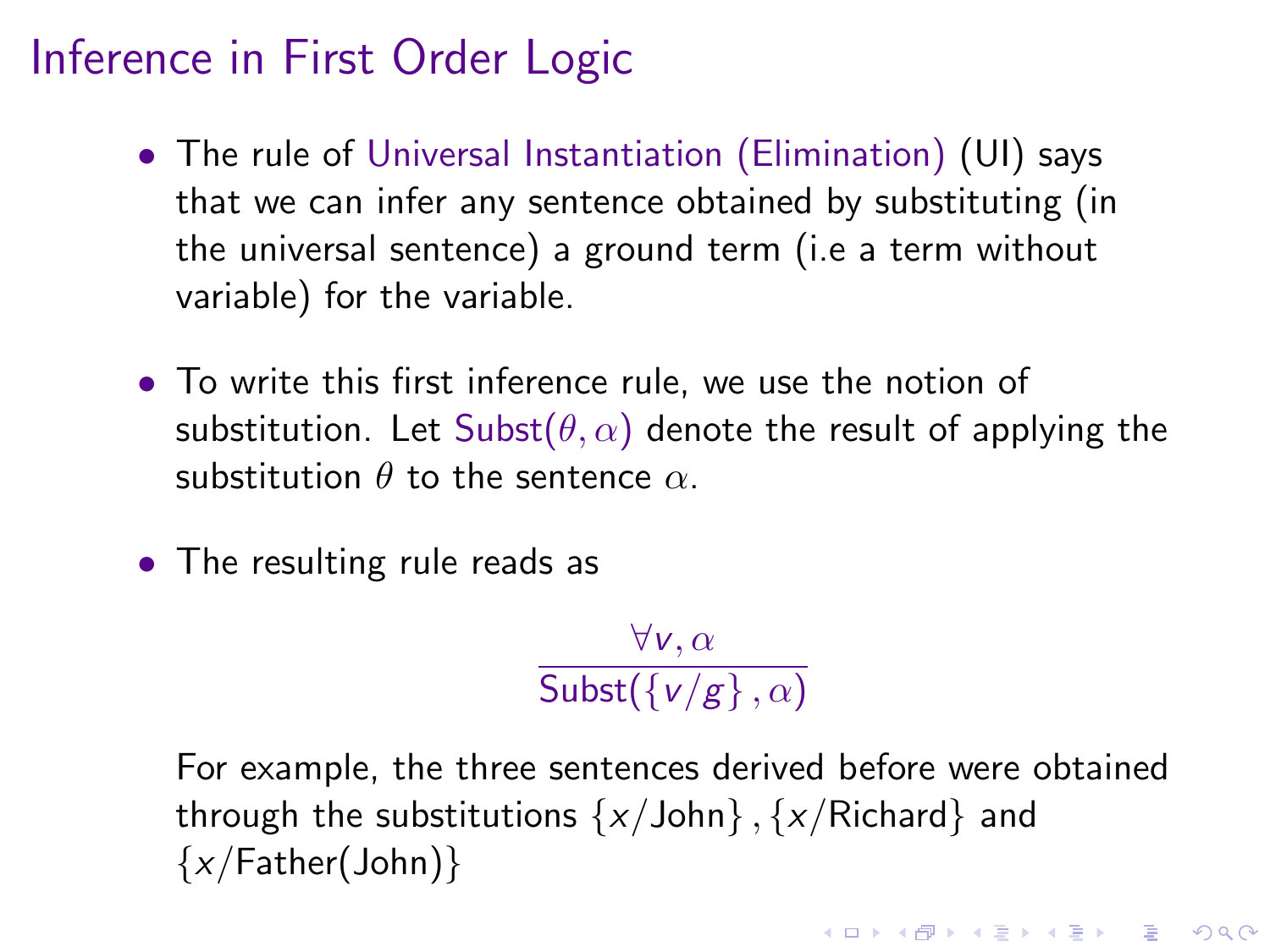<span id="page-7-0"></span>• In the rule of Existential Instantiation (Elimination), the variable is replaced by a single new constant symbol. The formal statement is the following. For any sentence  $\alpha$ , variable  $v$  and constant  $k$  that does not appear elsewhere in the knowledge base,

> $\exists$ v,  $\alpha$  $\mathsf{Subst}(\{\mathsf{v}/\mathsf{k}\}\, ,\alpha)$

• As an example, from the sentence

 $\exists x \text{Crown}(x) \land \text{OnHead}(x, \text{John})$ 

we can infer the sentence

Crown( $C_1$ ) ∧ OnHead( $C_1$ , John)

As long as  $C_1$  does not appear elsewhere in the knowledge base (i.e.  $C_1$  does not represent anythi[ng](#page-6-0) [yet](#page-8-0)[\)](#page-6-0)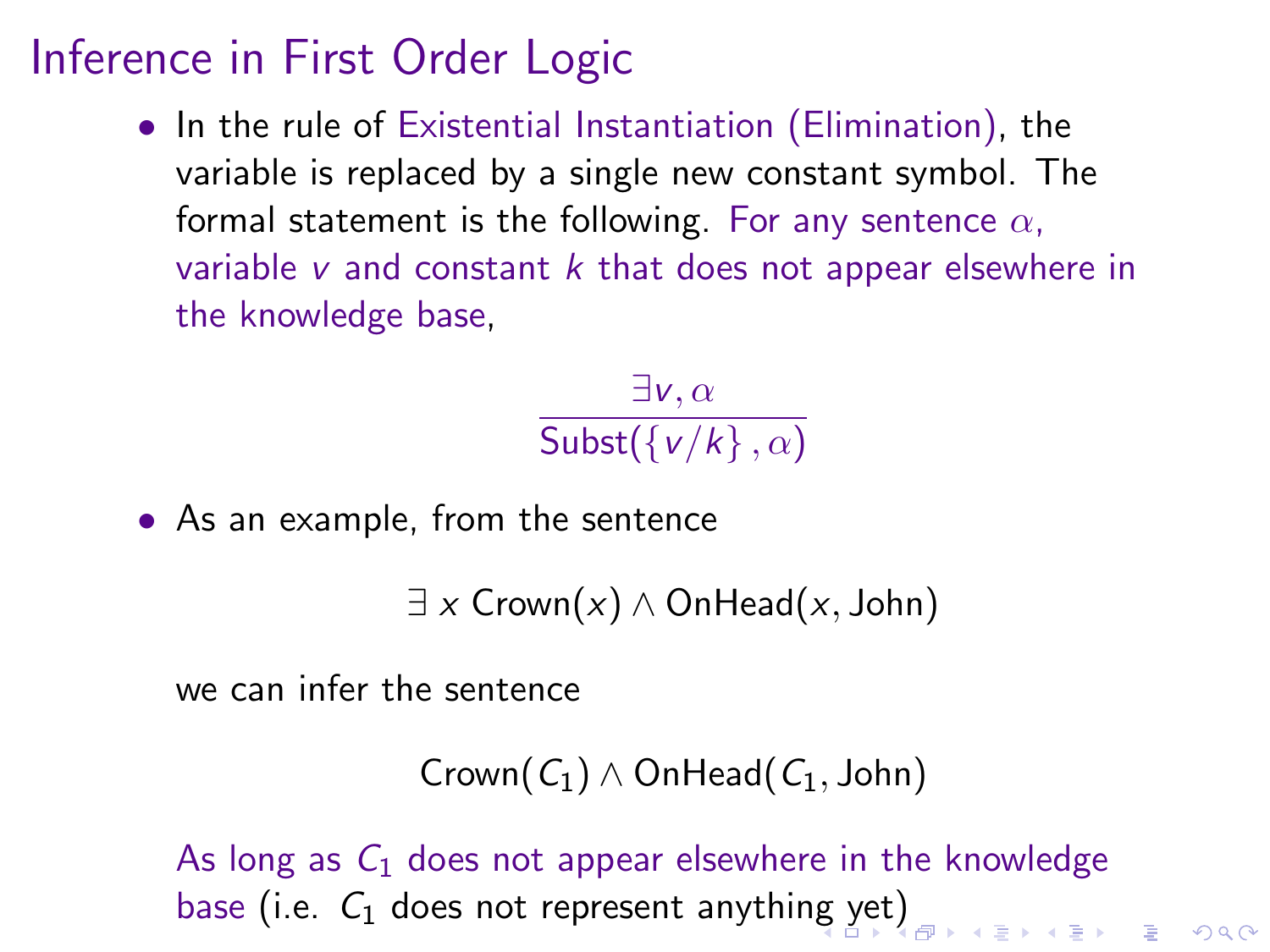- <span id="page-8-0"></span>• The existential sentence says that there is some object satisfying a condition and applying the existential instantiation rule just gives a name to that object.
- Whereas universal instantiation can be applied multiple times to produce many different consequences, Existential Instantiation can be applied only once. Then the existential sentence can be discarded.
- As an example, we no longer need  $\exists x$  Kill $(x, V$ ictim) once we have added the sentence Kill(Murderer, Victim) to the knowledge base.
- Stricly speaking the new knowledge base is not equivalent to the old one but it can be shown to be Inferentially equivalent (in the sense that it is satisfiable exactly when the original knowledge base is satisfiable).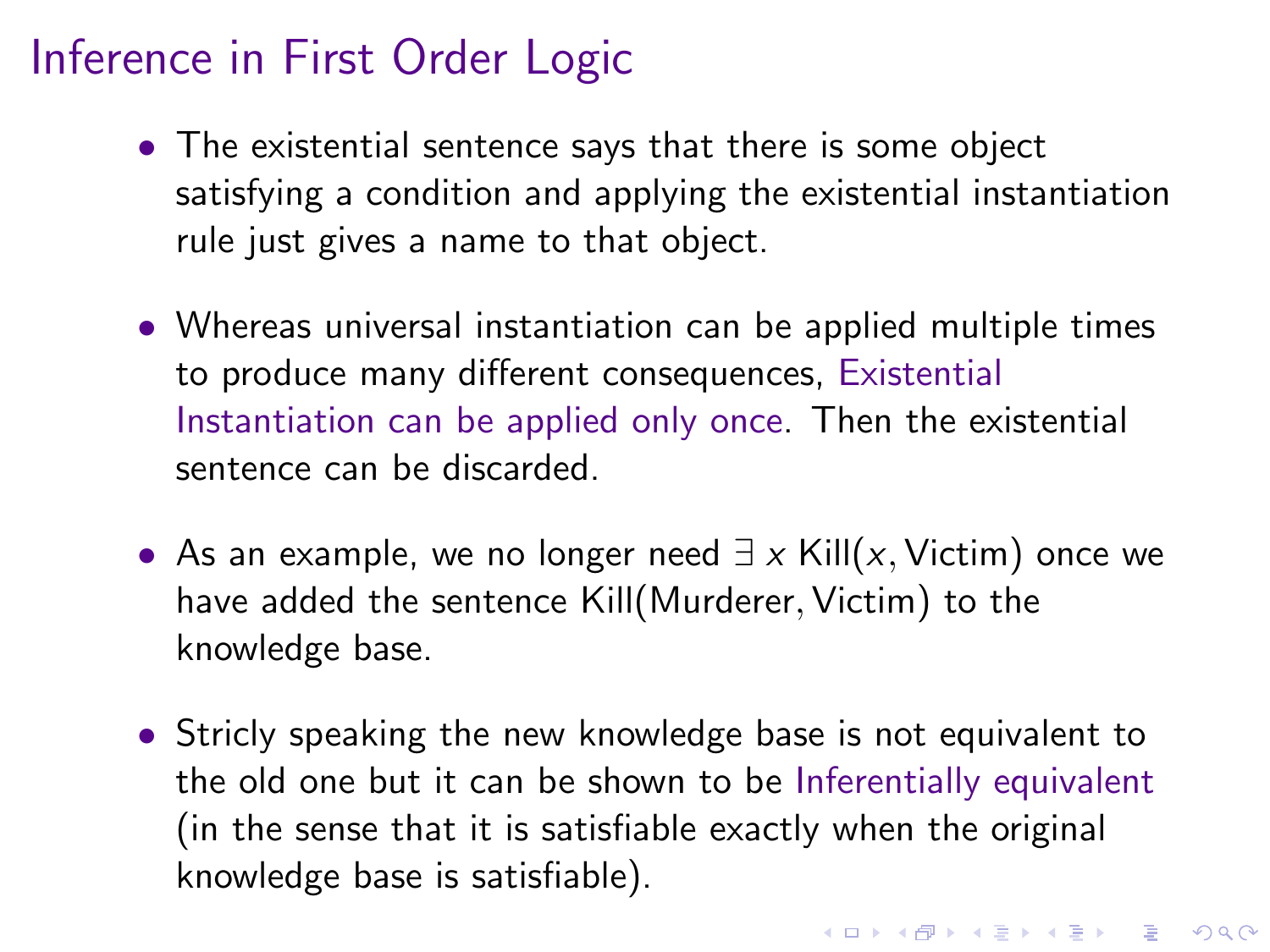- Once we have the rule for inferring non quantifier sentences from quantified ones, it becomes possible to reduce first order inference to Propositional inference
- The first idea is that just as an existentially quantified sentence can be replaced by one instantiation, a universally quantifier sentence can be replaced by the set of all possible instantiations. For example, suppose our knowledge base contains just the sentences

 $\forall x$  King(x)  $\land$  Greedy(x)  $\Rightarrow$  Evil (x) King(John) Greedy(John) Brother(Richard, John)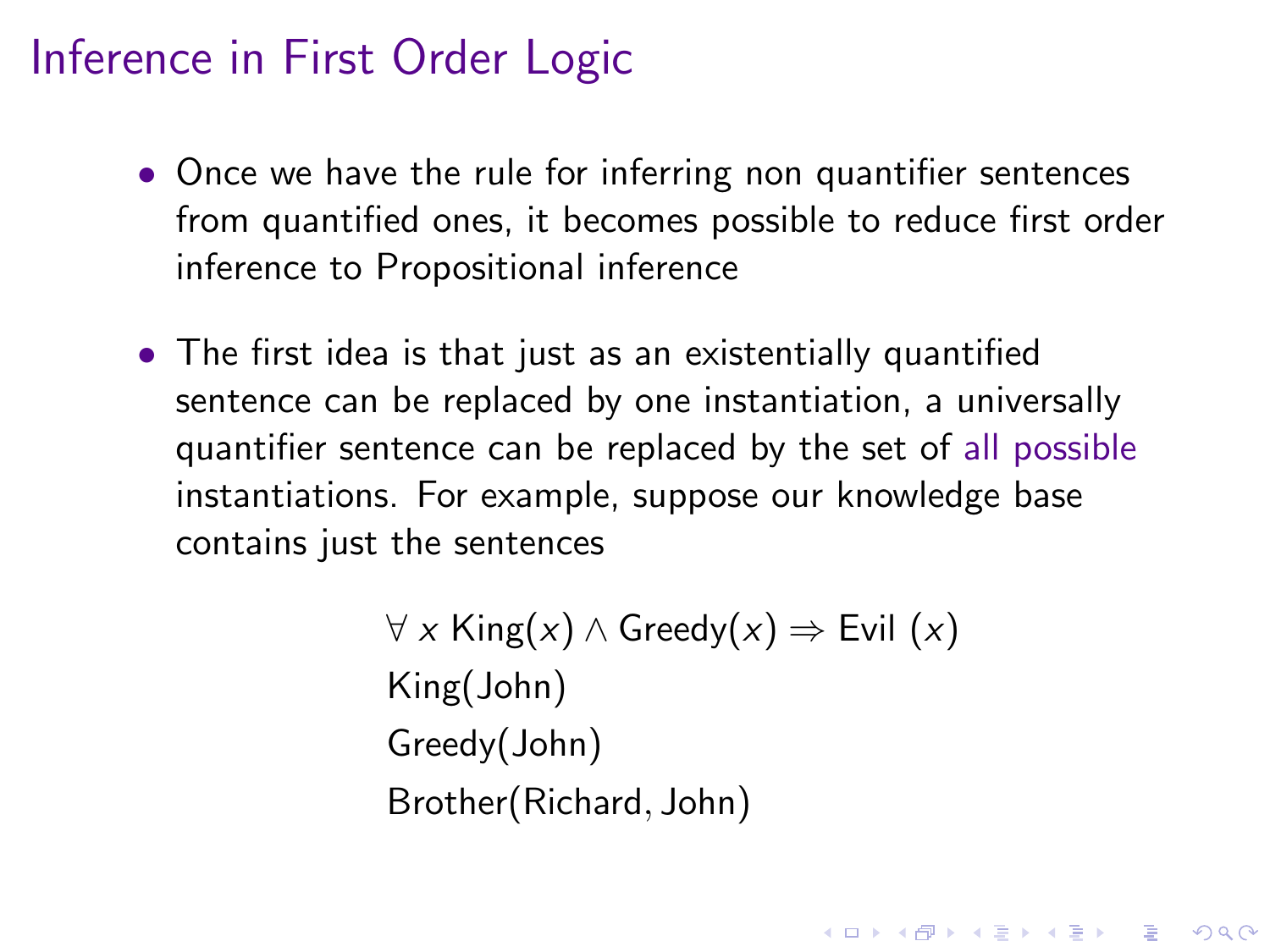• Then we can apply UI to the first sentence using all possible ground term substitutions from the vocabulary of the knowledge base – in this case  $\{x/John\}$  and  $\{x/Richard\}$ . We then obtain

> King(John)  $\land$  Greedy(John)  $\Rightarrow$  Evil(John) King(Richard)  $\land$  Greedy(Richard)  $\Rightarrow$  Evil(Richard)

- And we can discard the universally quantifier sentence.
- This technique of propositionalization can be made completely general. That is every first order knowledge base can be propositionalized in such a way that entailment is preserved.

KID KA KERKER KID KO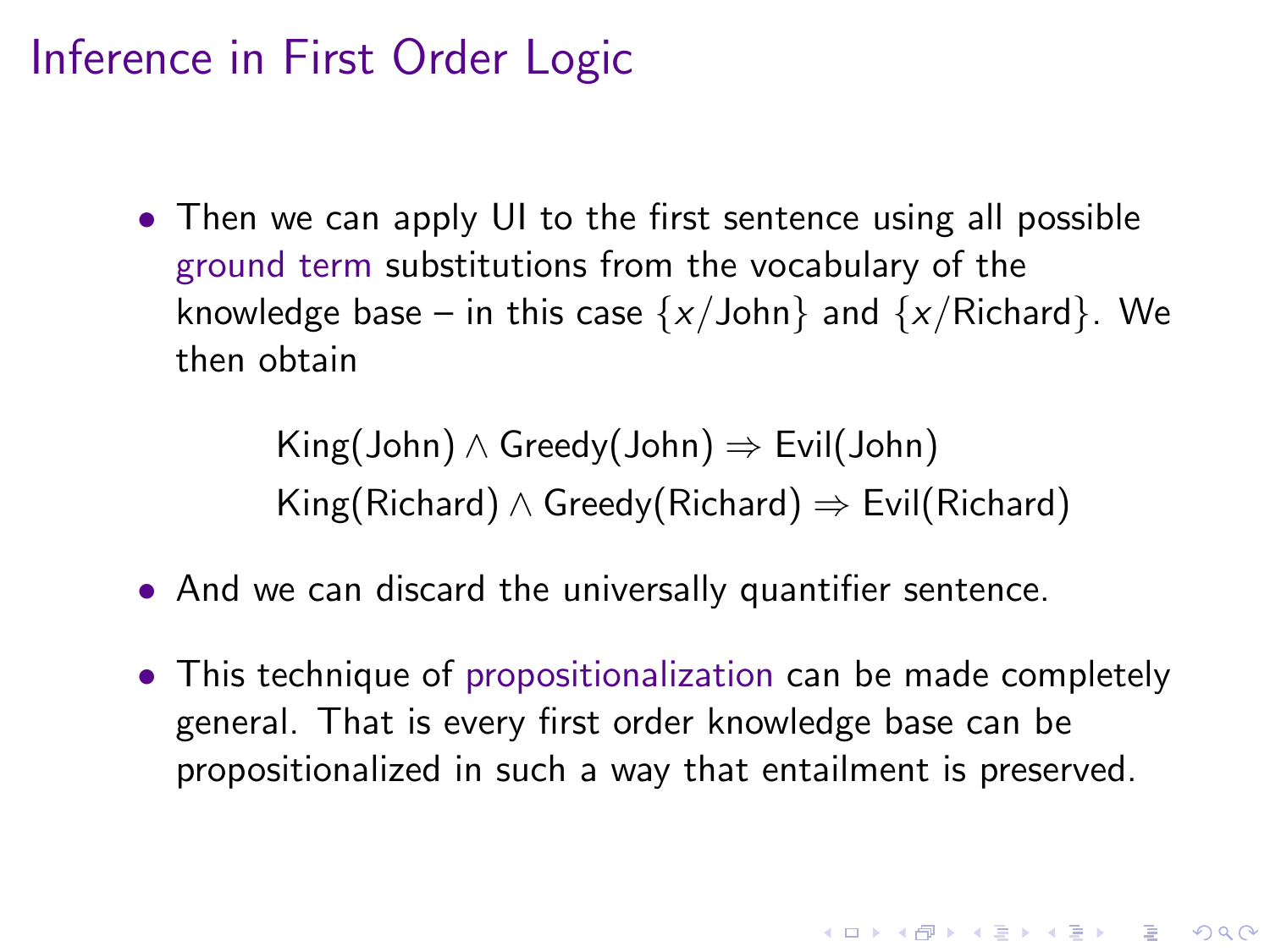- There is however a problem: When our knowledge base contains a function symbol, then infinitely many nested terms such as Father(Father(Father(Father(John)))) can be constructed.
- The propositional algorithms will have difficulty with an infinitely large set of sentences
- Fortunately there is famous theorem by Jacques Herbrand (1930) which states that if a sentence is entailed by the original, first order knowledge base, then there is a proof involving just a finite subset of the propositionalized knowledge base.

KID KA KERKER KID KO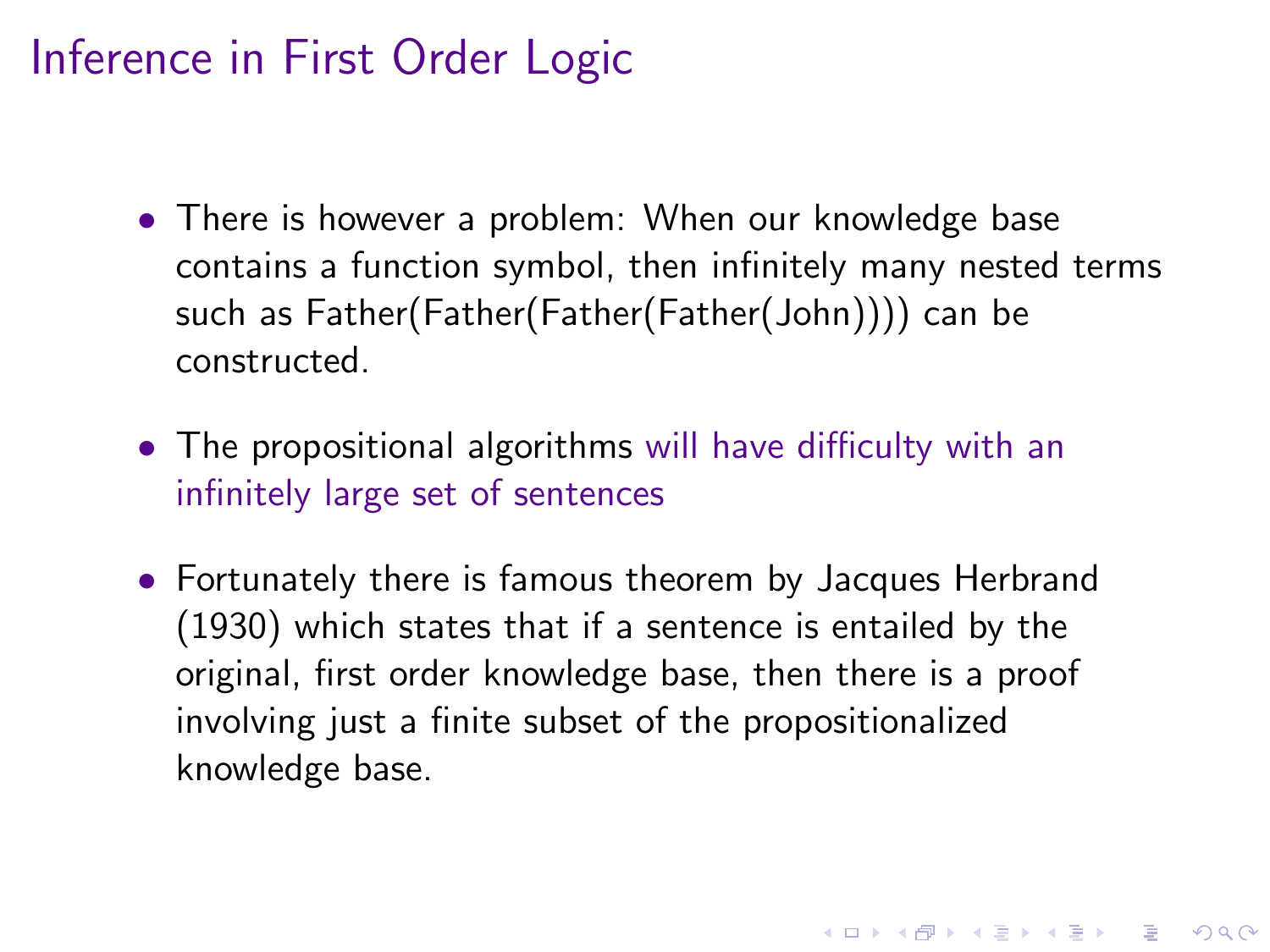- Since any such subset has a finite depth of nesting among its gound terms, we can find the subset by first generating all the instantiations with constant symbols (Richard and John) then all the terms of depth 1: Father(Richard) and Father (John) then all terms of depth 2 and so on, until we are able to construct a propositional proof of the entailed sentence.
- The approach that we have sketched via propositionalization is complete. That is any entailed sentence can be proved.
- This is in fact puzzling since the space of possible models is infinite. In other words, if the sentence is not entailed by the KB we might never know it and keep believing with a proof method that keeps running forever.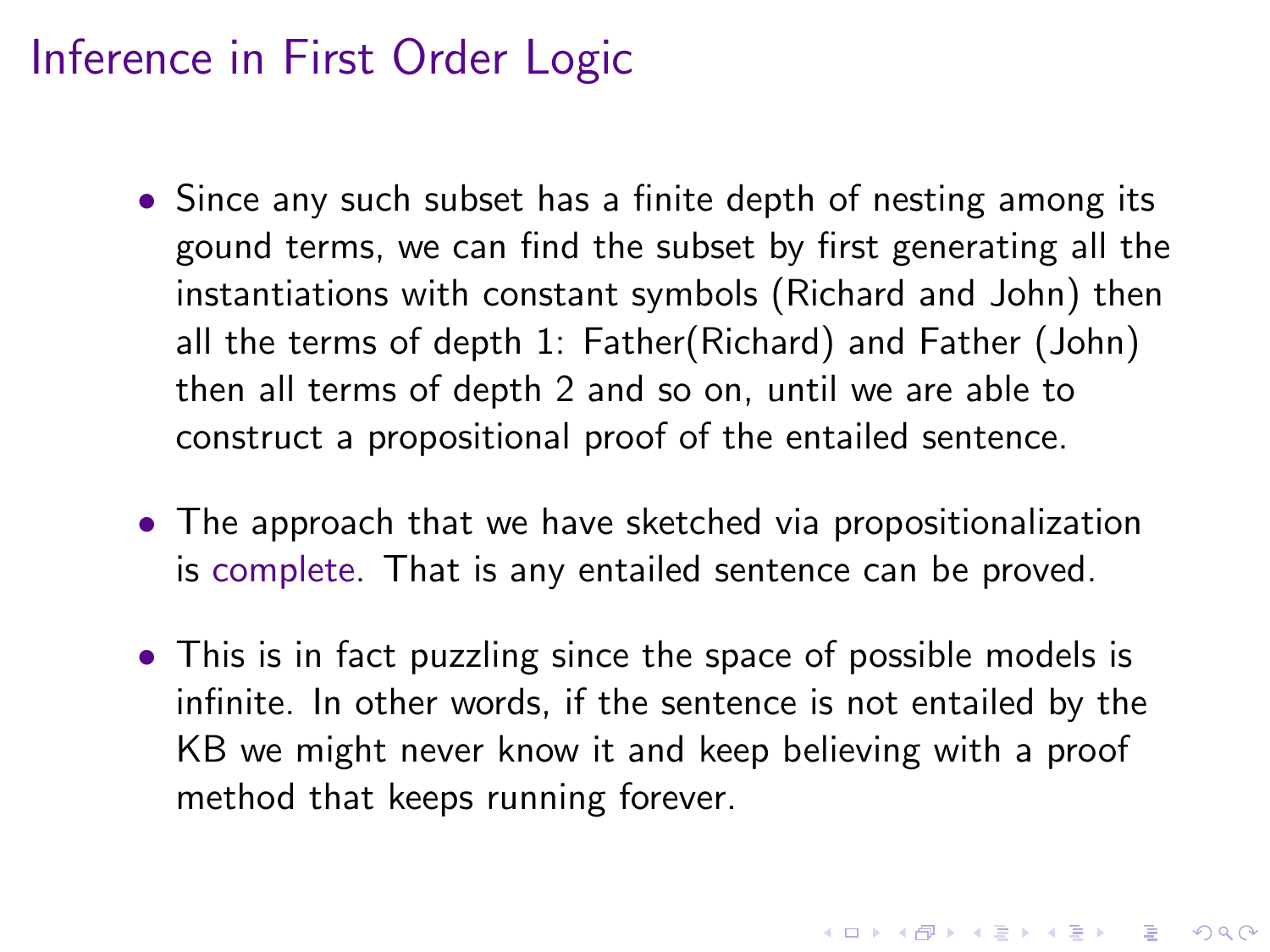- In First Order Logic, it turns out that we will not know whether a sentence is entailed by the KB until the proof method has converged, which might never happen (e.g. if the KB does not specify anything about the expression)
- The proof procedure can go on and on, generating more and more deeply nested terms, but we will not know whether it is stuck in a hopeless loop or whether the proof is just about to pop up.
- Alan Turing and Alonzo Church both proved (1936) that the question of entailment for First Order Logic is semidecidable - That is, algorithms exist that say yes to every entailed sentence, but no algorithm exists that also says no to every nonentailed sentence.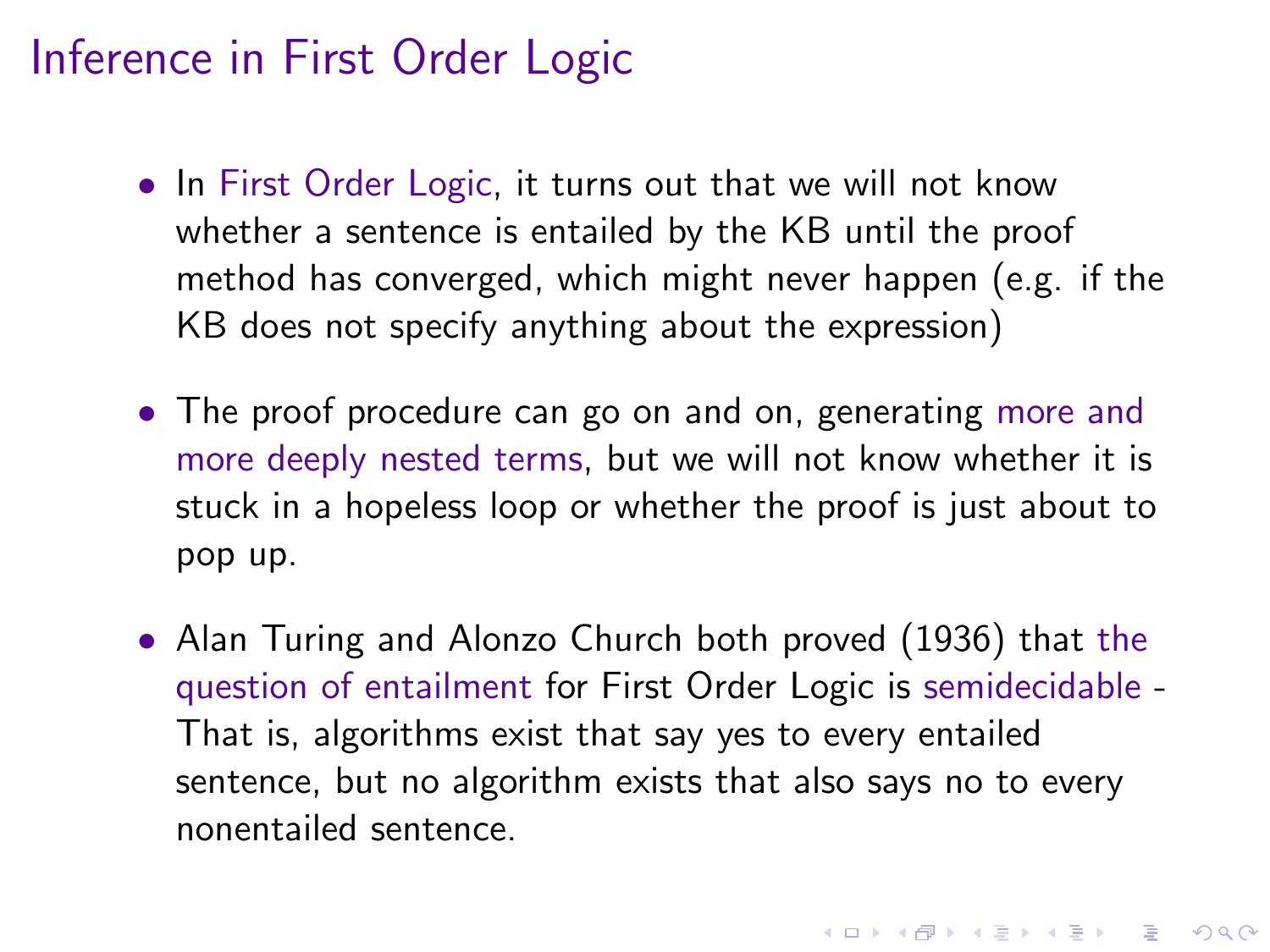- There still remains some inefficiency in the propositionalization approach we have discussed so far.
- As an example, given the query Evil(x) for  $x =$  John and the KB given by

 $\forall x$  King(x)  $\land$  Greedy(x)  $\Rightarrow$  Evil (x) King(John) Greedy(John) Brother(Richard, John)

• It seems excessive to generate sentences such as

King(Richard)  $\land$  Greedy(Richard)  $\Rightarrow$  Evil(Richard)

KID KA KERKER KID KO

(I.e. since the premisses do not belong to the KB, such implications are meaningless)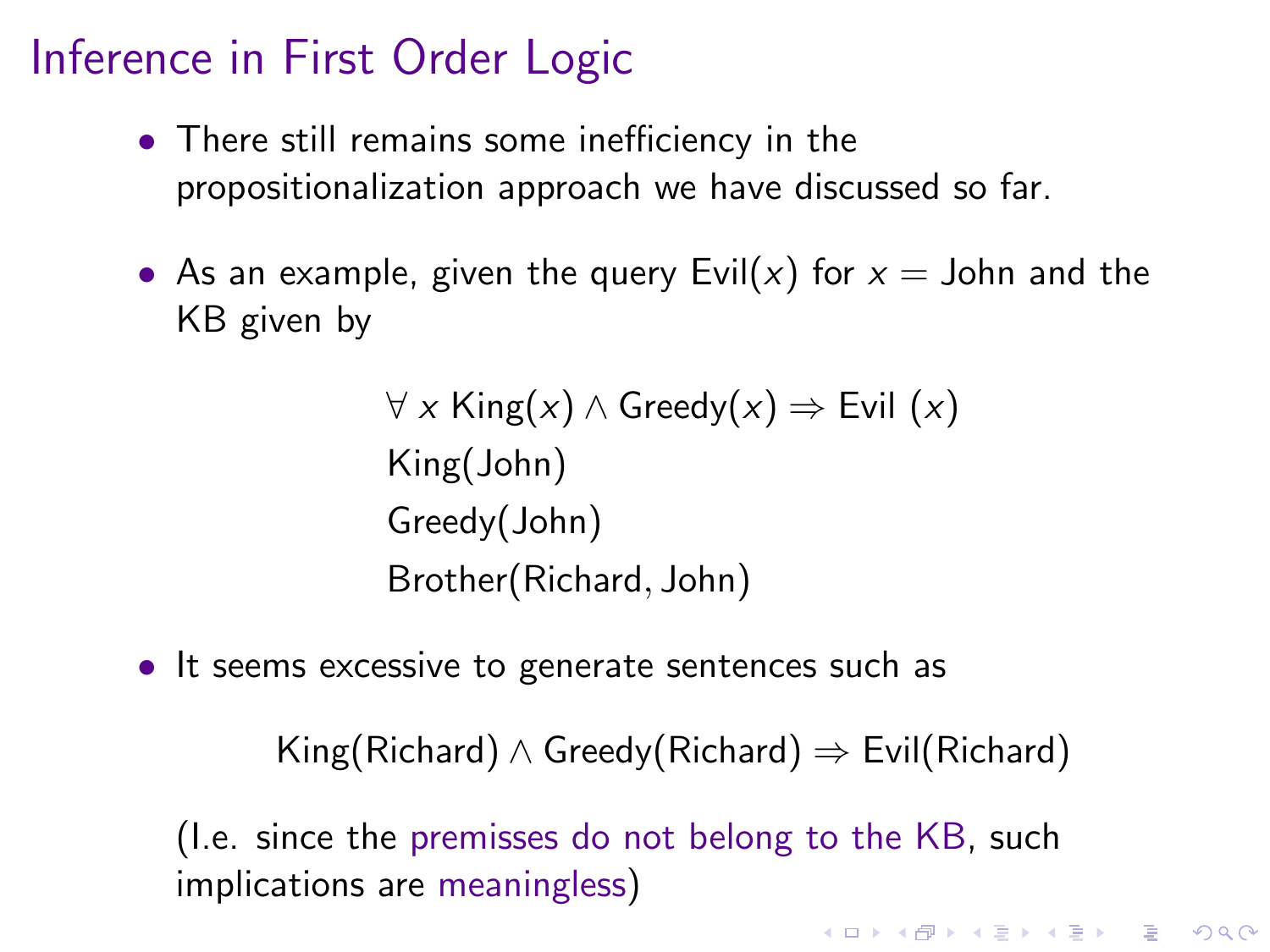<span id="page-15-0"></span>• The Inference Evil(John) from the set of sentences

 $\forall x$  King(x)  $\land$  Greedy(x)  $\Rightarrow$  Evil(x) King(John) Greedy(John)

seems completely obvious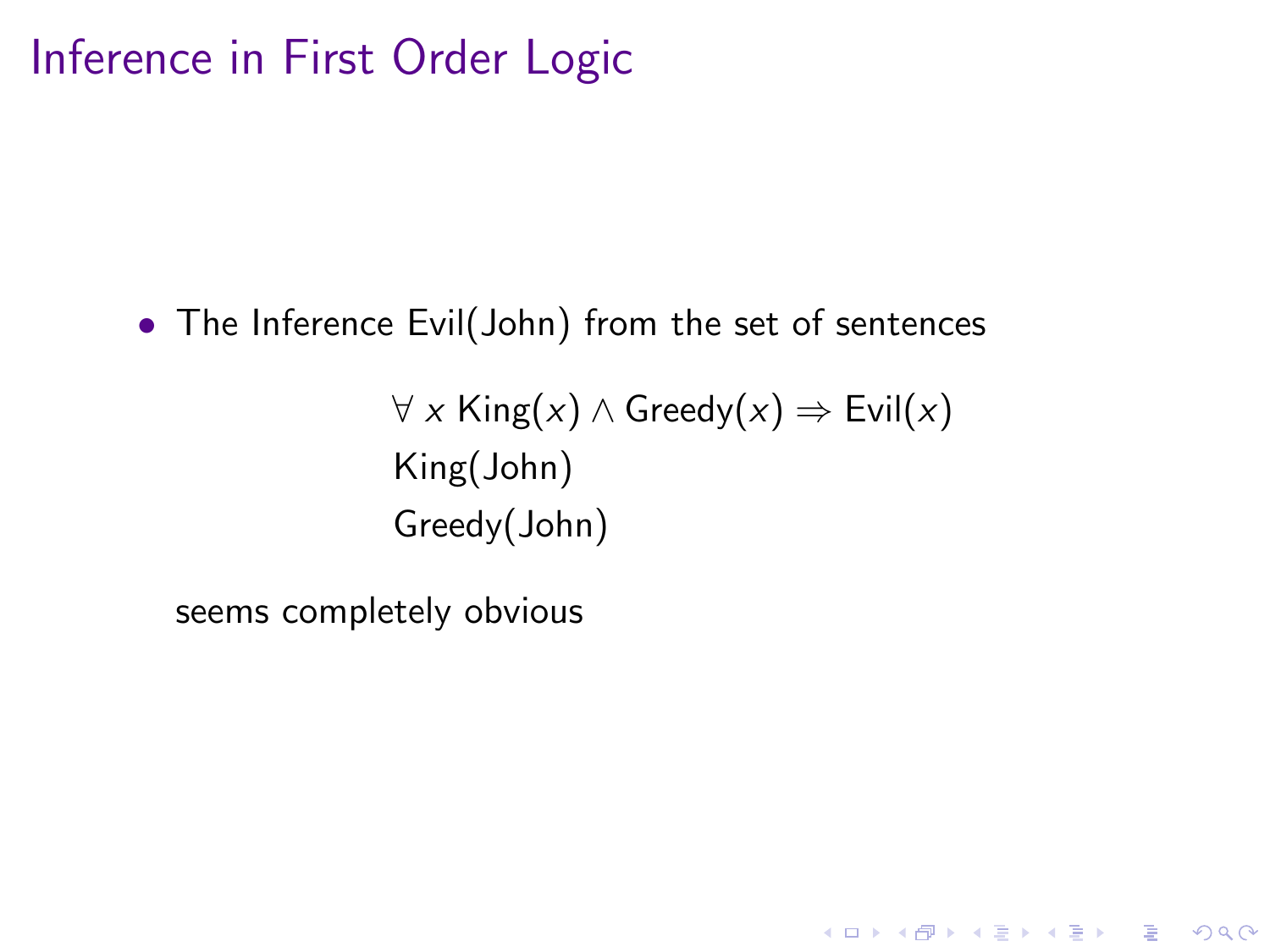- <span id="page-16-0"></span>• Intuitively we would like to say that if there is a particular substitution  $\theta$  that makes each of the premises identical to sentences already in the knowledge base, then we can assert the result of the implication after applying  $\theta$
- Now assume that instead of having Greedy(John) in the KB, we had  $\forall$  y Greedy(y). We would still want to be able to infer Evil(John).
- The resulting idea is known as Generalized Modus Ponens. For atomic sentences  $p_i, p'_i$  and  $q$ , where there is a substitution  $\theta$ such that  $\mathsf{Subst}(\theta, \rho'_i) = \mathsf{Subst}(\theta, \rho_i)$ , for all  $i$ , we can write

$$
\frac{p'_1, p'_2, \ldots p'_n, (p_1 \wedge p_2 \wedge \ldots \wedge p_n \Rightarrow q)}{\mathsf{Subst}(\theta, q)}
$$

In the example above  $p'_1 =$  King(John),  $p'_2$  is Greedy(y),  $p_1$  is King(x) and  $p_2$  is Greedy(x).  $\theta$  is  $\{x/John, y/John\}$  $\{x/John, y/John\}$  $\{x/John, y/John\}$  $\{x/John, y/John\}$  $\{x/John, y/John\}$  $\{x/John, y/John\}$  $\{x/John, y/John\}$  $\{x/John, y/John\}$  $\{x/John, y/John\}$  $\{x/John, y/John\}$  $\{x/John, y/John\}$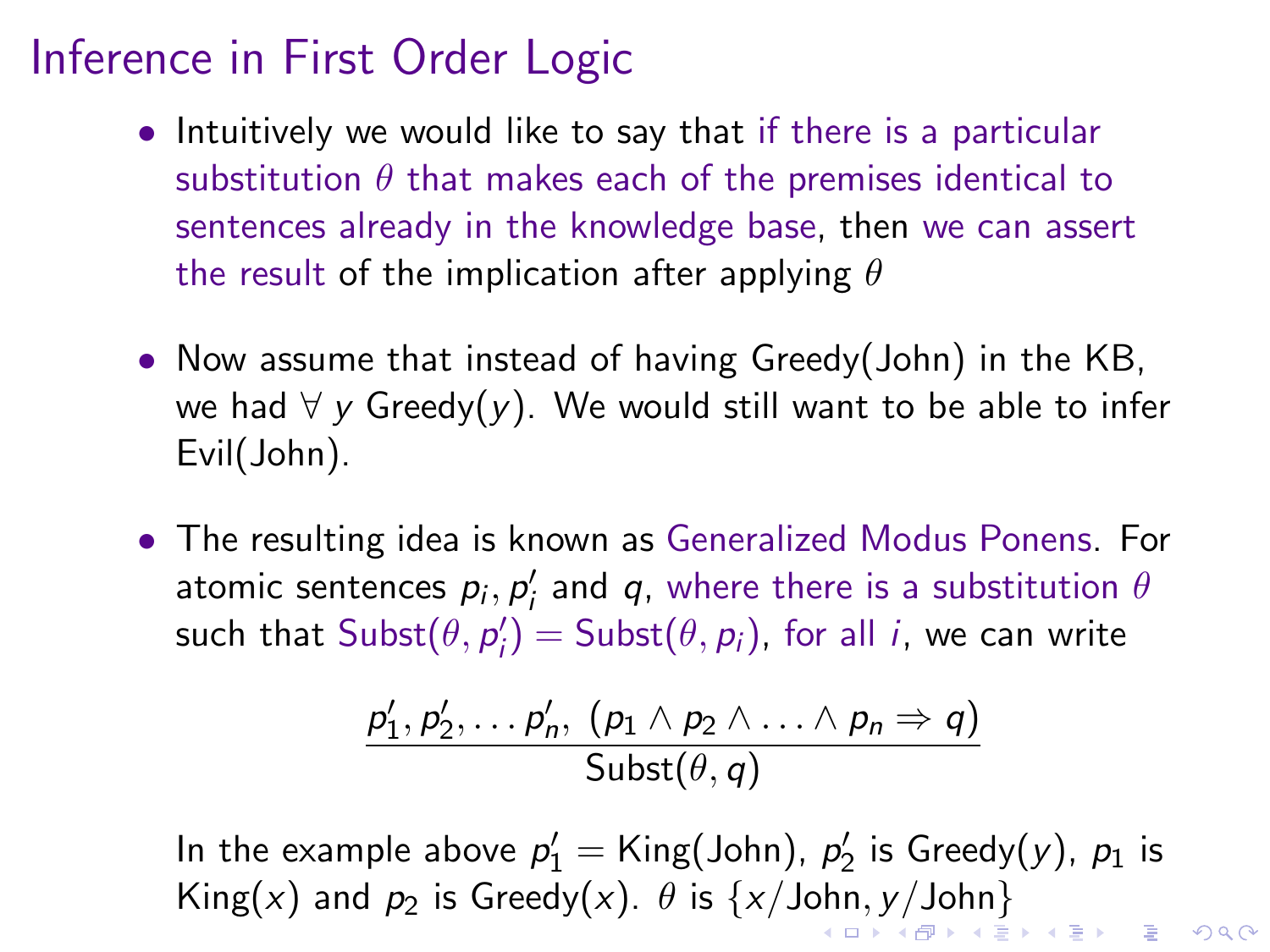- <span id="page-17-0"></span>• We say that Generalized Modus Ponens is a Lifted version of Modus Ponens. It raises Modus Ponens from ground (i.e. variable free) propositional logic to first order logic.
- Lifted inference rules require finding substitutions that make different logical expressions look identical.
- This process is called Unification.
- The Unify algorithm takes two sentences and return a unifier for them if one exists.

Unify(p,q) = 
$$
\theta
$$
 where Subst( $\theta$ , p) = Subst( $\theta$ , q)

4 0 > 4 4 + 4 = + 4 = + = + + 0 4 0 +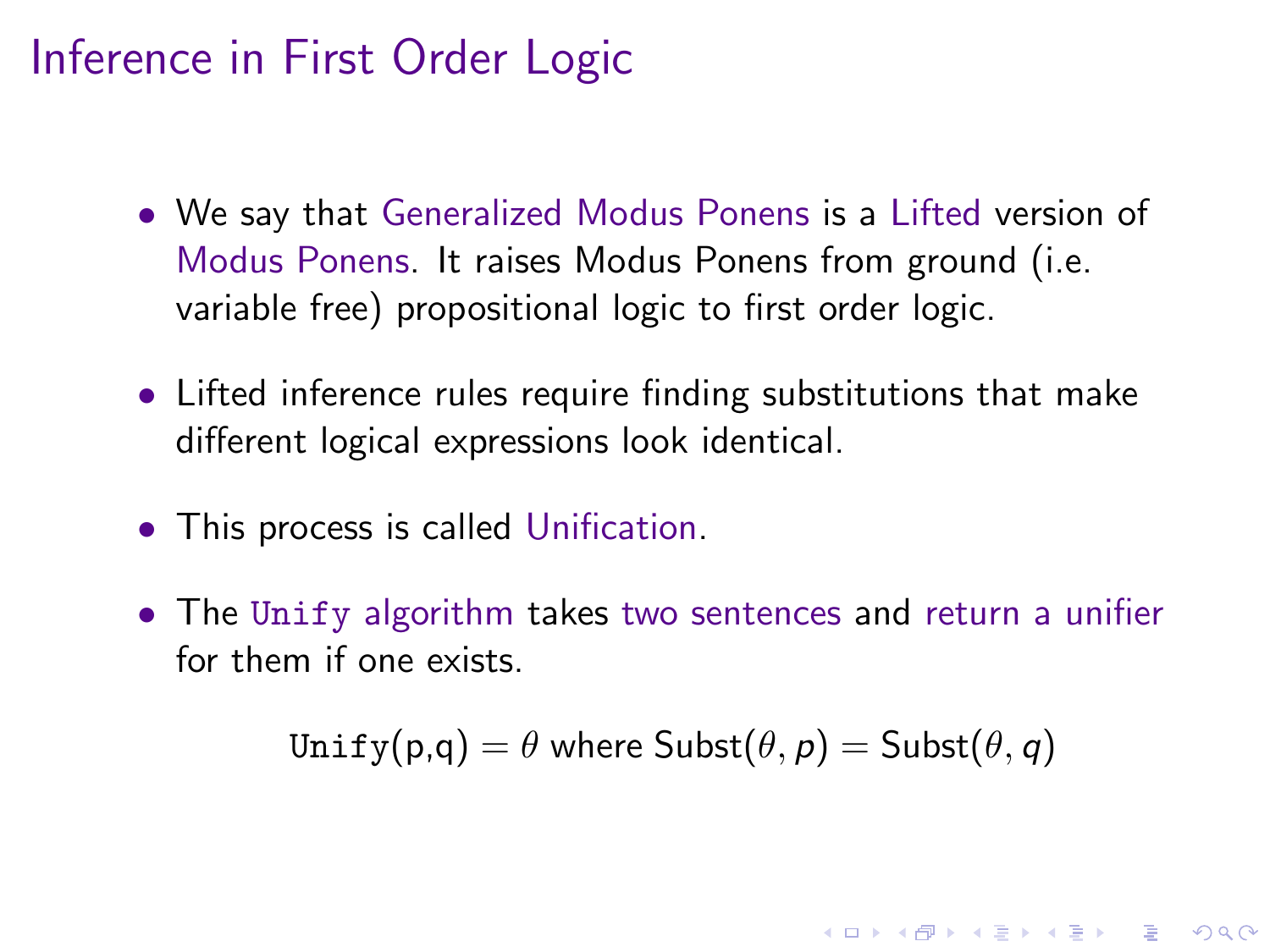- Let us consider a particular application of the Unification Algorithm. Suppose that our query is to find all the acquaintances of John. I.e. we want to find all the  $x$ 's for which the sentence Knows(John,  $x$ ) will return True.
- An answer to this query can be obtain by finding all sentences in the knowledge base that unify with Knows(John,  $x$ ). Examples could include

Unify(Knows(John, x), Knows(John, Jane)) =  $\{x/{\sf Jane}\}$ Unify(Knows(John, x), Knows(y, Bill)) =  $\{x/Bill, y/John\}$  $Unify(Knows(John, x), Knows(y, Mother(y)))$  $=\{y/John, x/Mother(John)\}\$ Unify(Knows(John, x), Knows(x, Elizabeth)) = fails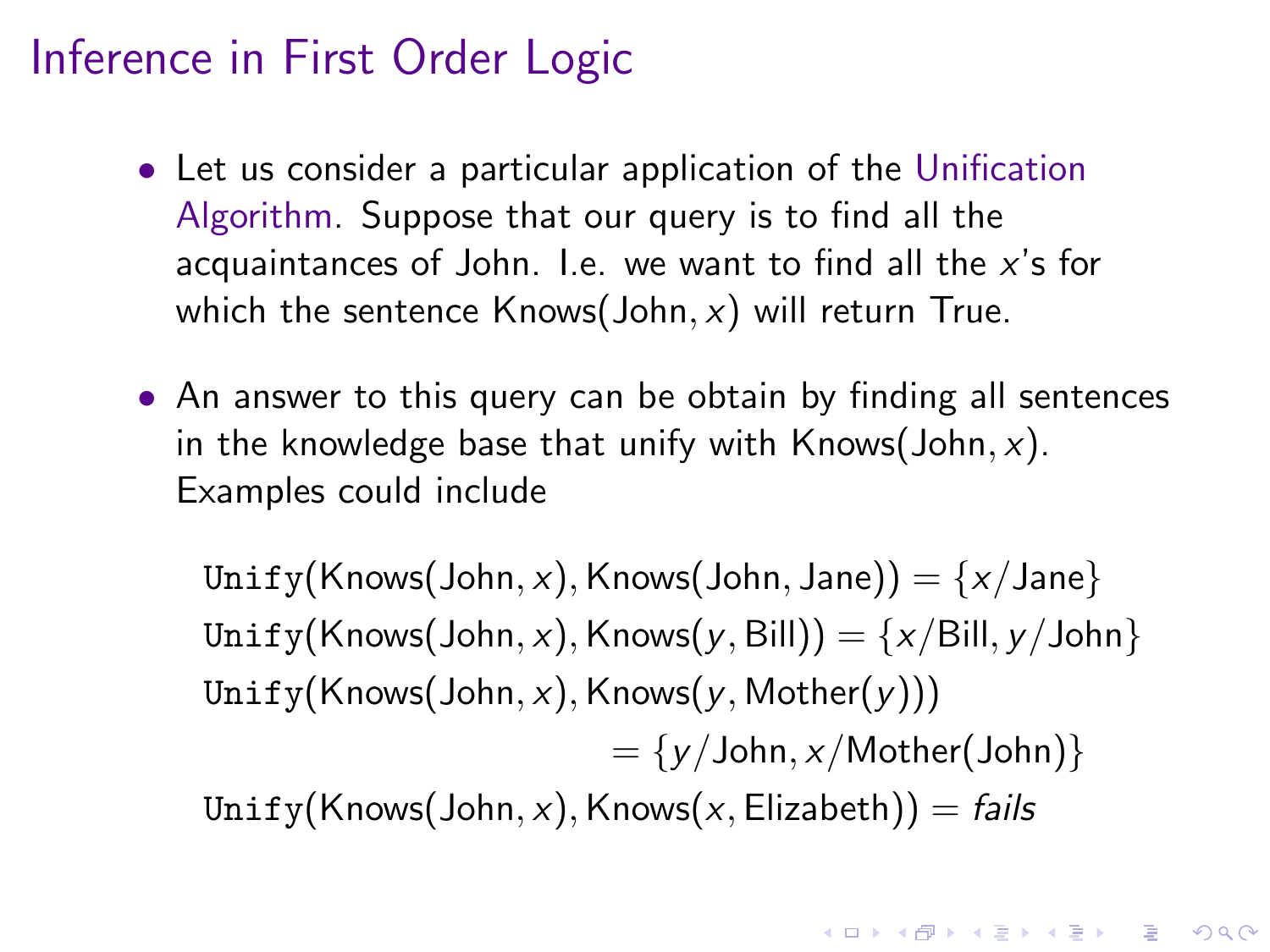• The sentence

```
Unify(Knows(John, x), Knows(x, Elizabeth))
```
fails as it is not possible to simultaneously give the value John and Elisabeth to  $x$ . However, you should recall that  $Knows(x, Elizabeth)$  really stands for 'Everybody knows Elizabeth'.

- We should therefore be able to show that John knows Elisabeth.
- The Misunderstanding arises because the two sentences use the same variable  $x$ . It can be avoided by standardizing apart one of the sentences being unified, which means renaming its variables to avoid name clashes.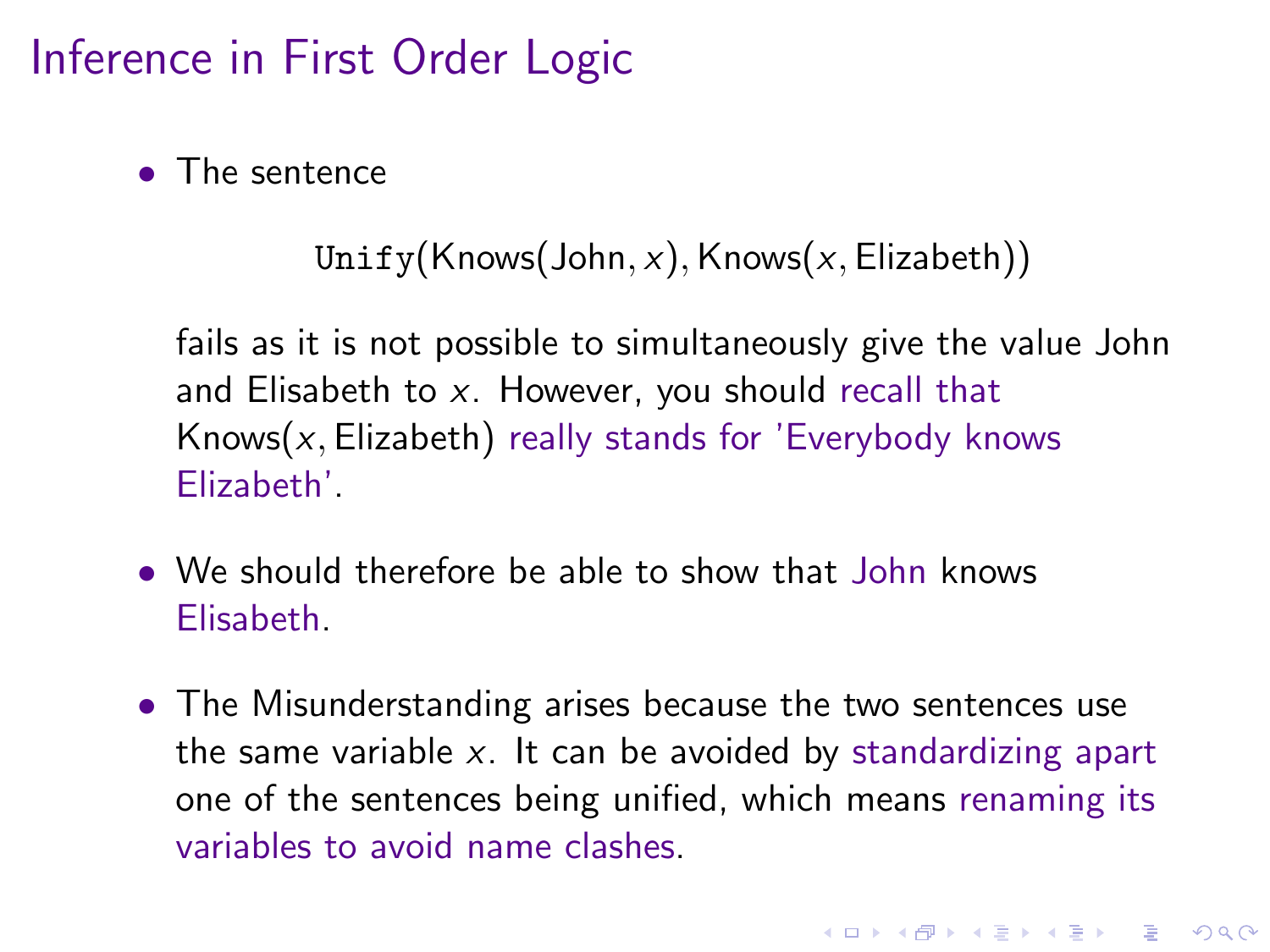• As an example, we could rename the variable  $x$  in Knows(x, Elisabeth) to  $x_{17}$  (without changing the meaning of the sentence). We can then update the outcome of the unification as

> Unify(Knows(John, x), Knows( $x_{17}$ , Elisabeth))  $= {x/Elizableth, x_{17}/John}$

- There is one more difficulty. We said that Unify should return a substitution that makes the two arguments look the same. What if there are more than one such argument?
- As an example, consider the following call to the unify function

#### Unify(Knows (John, x), Knows( $y, z$ ))

• Valid substitutions for this call could give  $\{y/John, x/z\}$  but also  $\{v/John, x/John, z/John\}$ 4 0 > 4 4 + 4 = + 4 = + = + + 0 4 0 +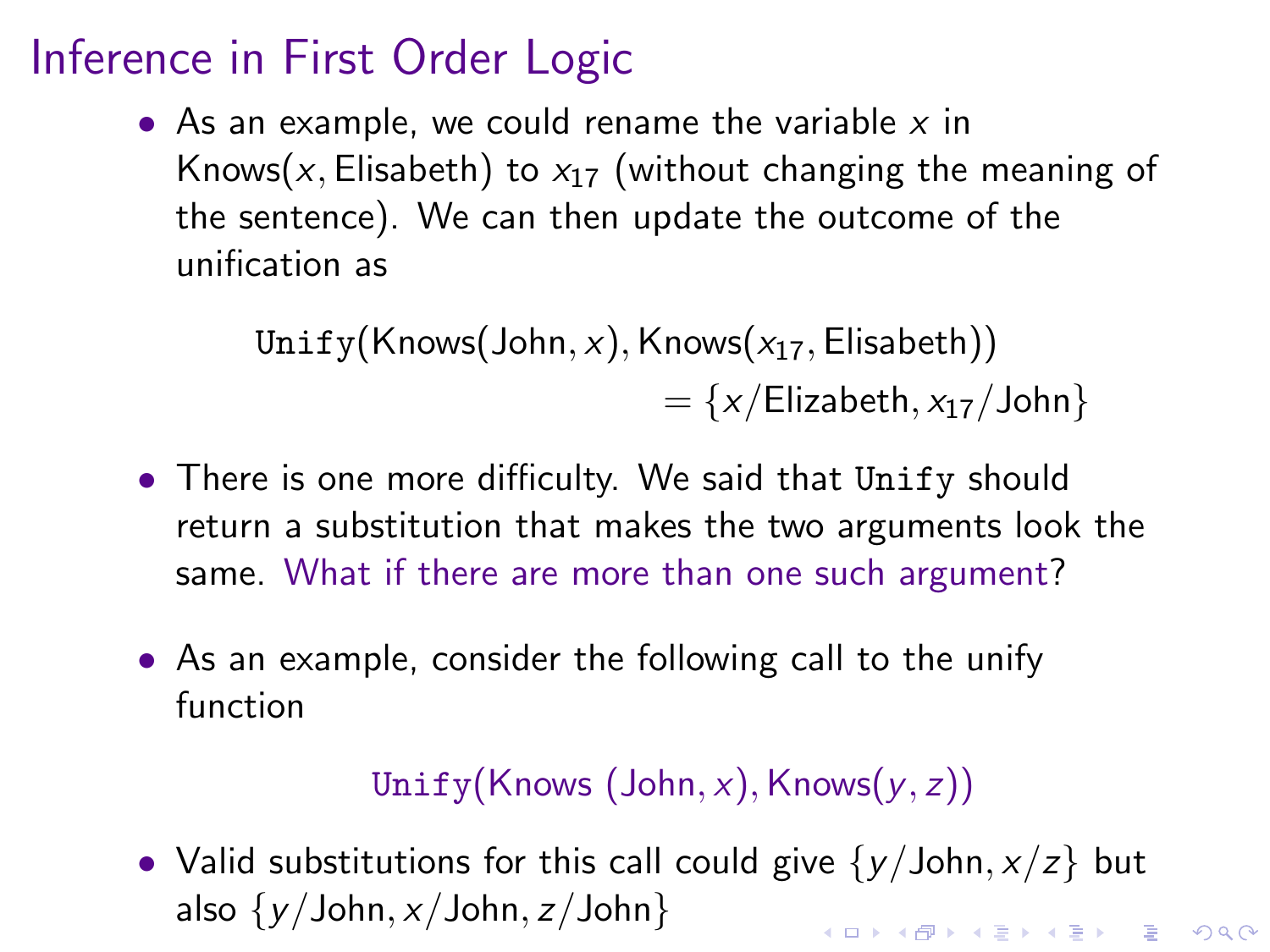- The first unifier would give Knows(John, z) as the result of the unification whether the second unifier would give Knows(John, John)
- In fact the second result could be obtained from the first through the additional substitution  $\{z/John\}$ .
- We say that the first unifier is more general than the second because it places fewer restrictions on the values of the variables.
- It turns out that for every unifiable pair of expressions there is a single Most General Unifier (MGU) that is unique up to renaming and substitution of the variables. For example  $\{x/John\}$  and  $\{y/John\}$  are considered equivalent and so are  $\{x/John, y/John\}$  and  $\{x/John, y/x\}$ .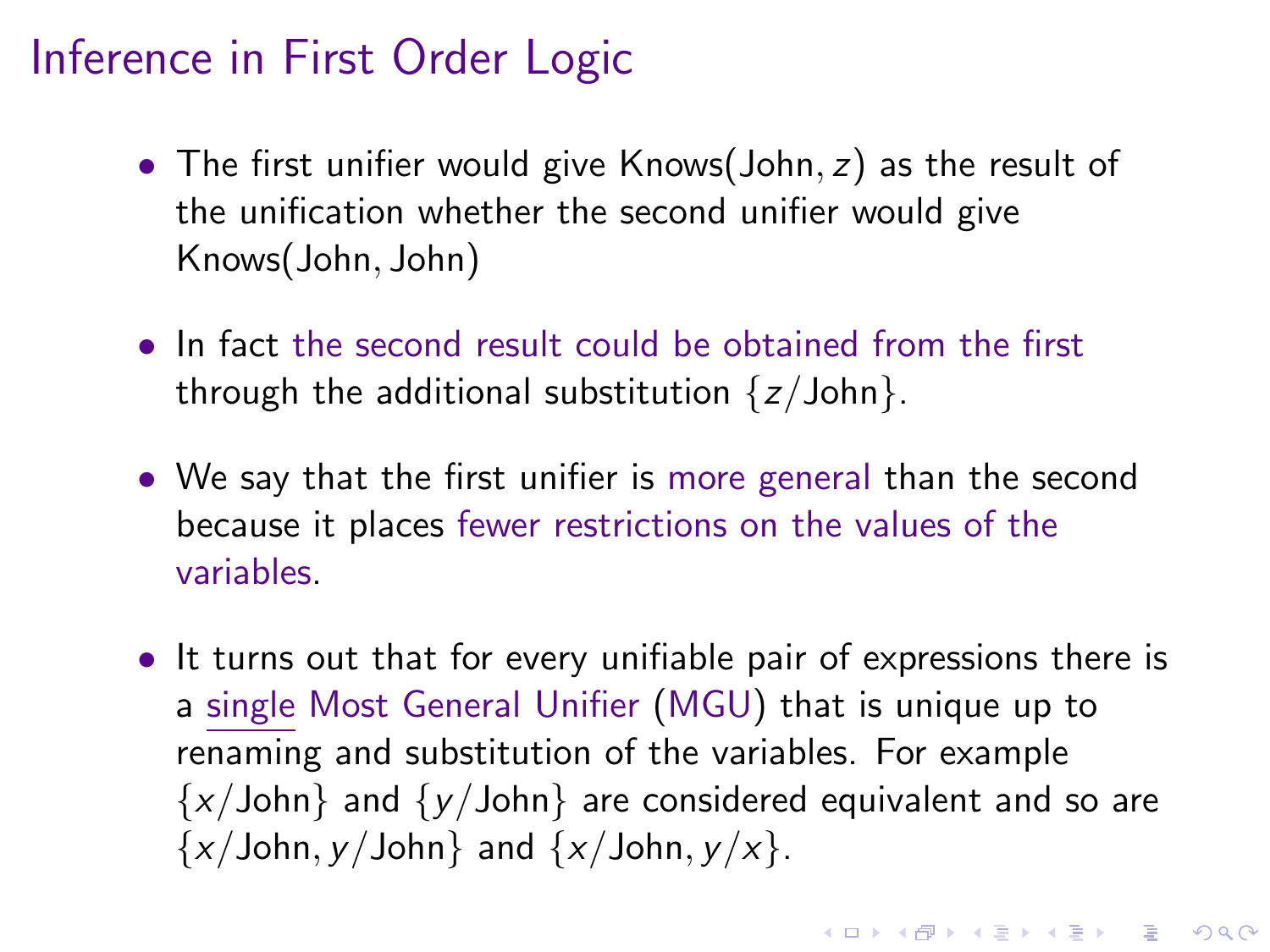• In the case of the example

Unify(Knows (John, x), Knows(y, z)),

it turns out that the MGU is  $\{y/John, x/z\}$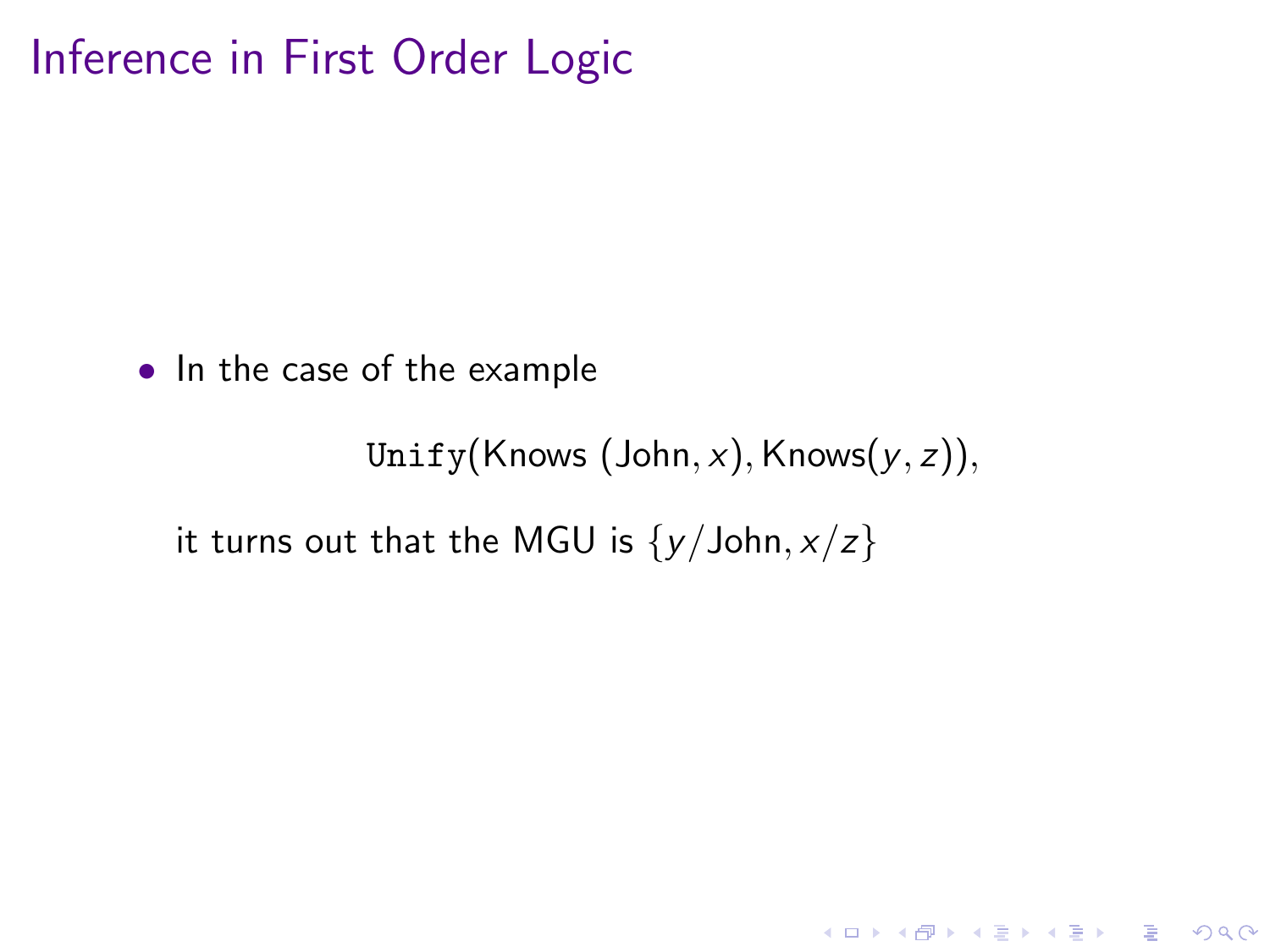```
Function Unify(x, y, \theta):
   input : x variable, constant, list, or compound expression
             y, a variable, constant, list, or compound expression
             \theta, the substitution built up so far (default empty)
   if \theta = \text{failure} then
    | return failure
   end
   else if is Variable(x) then
    | return Unify-Var(x, y, \theta)end
   else if is-Variable(y) then
      return Unify-Var(y, x, \theta)end
   else if is Compound(x) and is Compound(y) then
       return Unify(x.Args, y.Args, Unify(x.Op, y.Op, \theta))
   end
   else if is_List(x) and is_List(y) then
       return Unifty(x.Rest, y.Rest, Unify(x.First, y.First, \theta))
   end
   else
       return failure
   end
```
**KORK EXTERNE PROVIDE**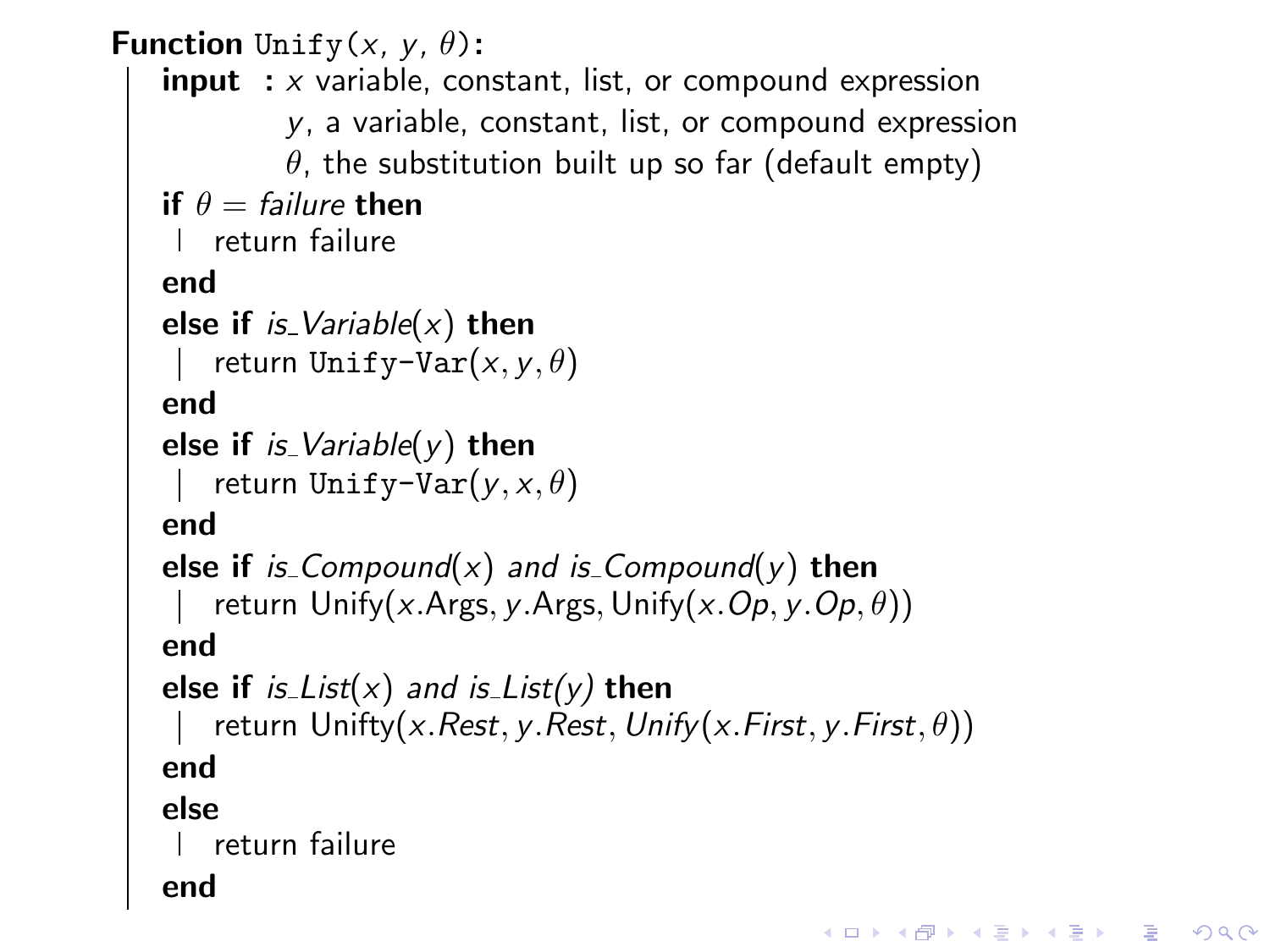```
Function Unify-Var(var, x, \theta):
     if \{var/val\} \in \theta then<br>| return Unify(val, x, \theta)
     end
     else if \{x/val\} \in \theta then<br>| return Unify(var, val, \theta)
     end
     else if 0ccur-check(var, x) then
      | return failure
     end
     else
         \mathfrak{se} return add \{\mathsf{var}/x\} to \thetaend
```
(The call to x.Op y.Op compares the operators  $F(\cdot)$  and  $G(\cdot)$ ) appearing in  $x$  and  $y$ . The only possibility for a unification to exist is for the two functions to be the same.)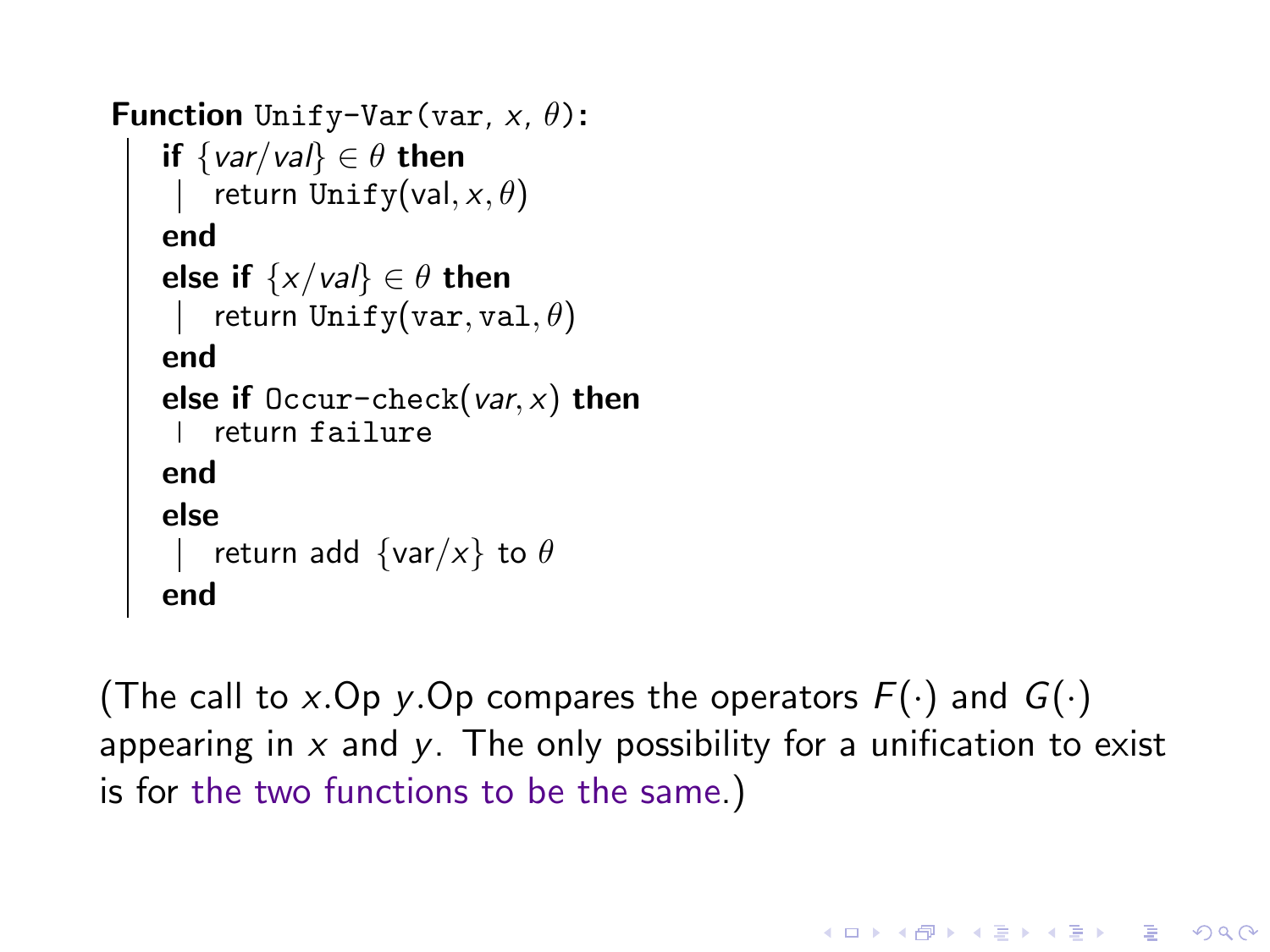## Unification

- In a compound expression such as  $F(A, B)$  the Op field picks out the function  $F$  and the Args field picks out the argument list  $(A, B)$
- A robust unification algorithm uses the Occur-check function, which ensures that a logic variable is not bound to a structure that contains itself such as in  $x = f(x)$ .
- Not performing the check can cause the unification to go into an infinite loop in some cases.

**KORKAR KERKER SAGA** 

• On the other hand, performing the occur-check greatly increases the time taken by unification, even in cases that would not require the check.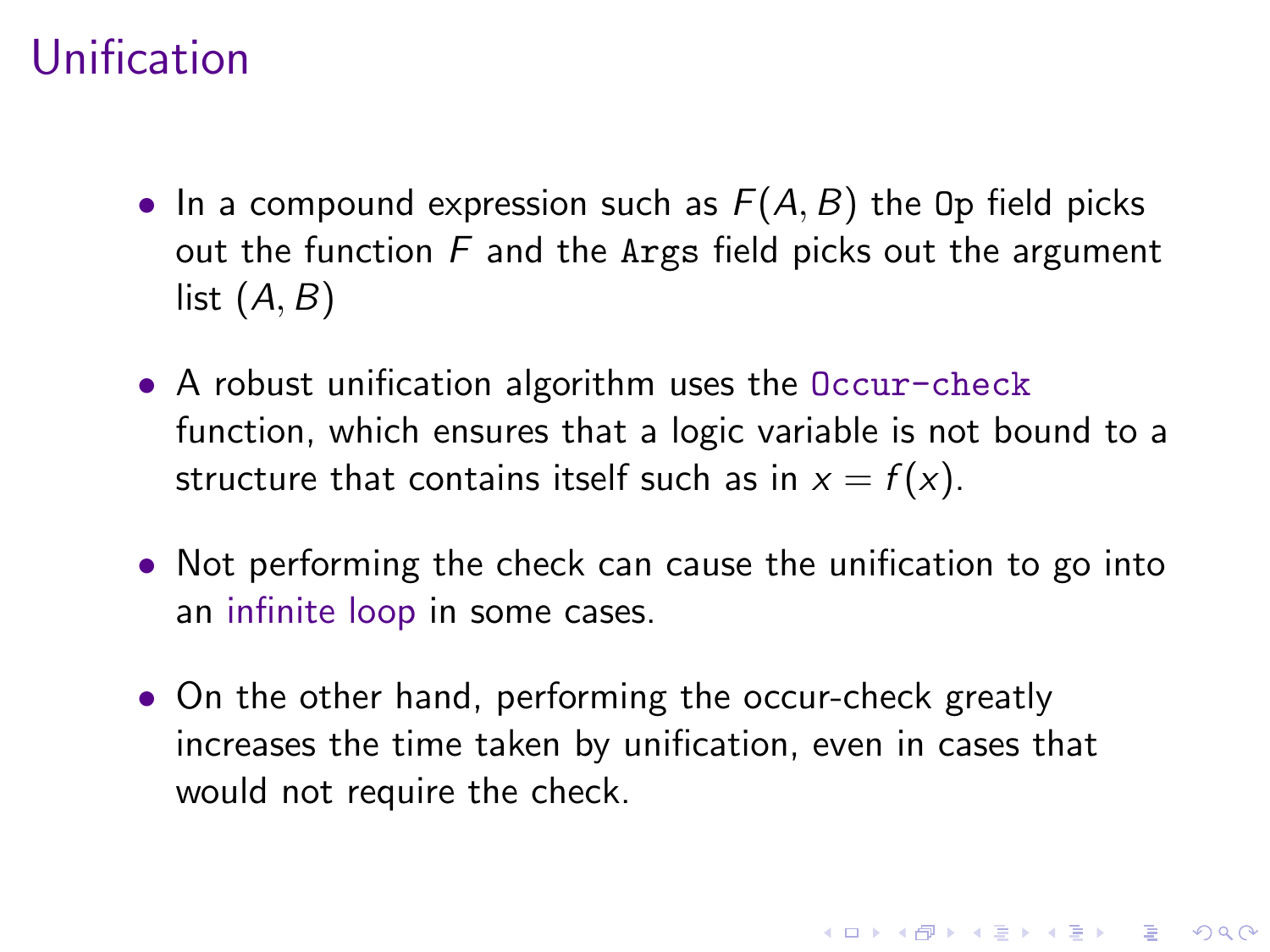## Unification

- On top of the Tell and Ask functions used to inform and interrogate the knowledge base, we will now consider the additional function Fetch
- Fetch is a function that returns all unifiers such that the query q unifies with some sentence in the Knowledge base.
- The simplest way to implement the function Fetch is to combine it with a Store routine which stores all the facts in one long list and unify each query against every element of the list

4 0 > 4 4 + 4 = + 4 = + = + + 0 4 0 +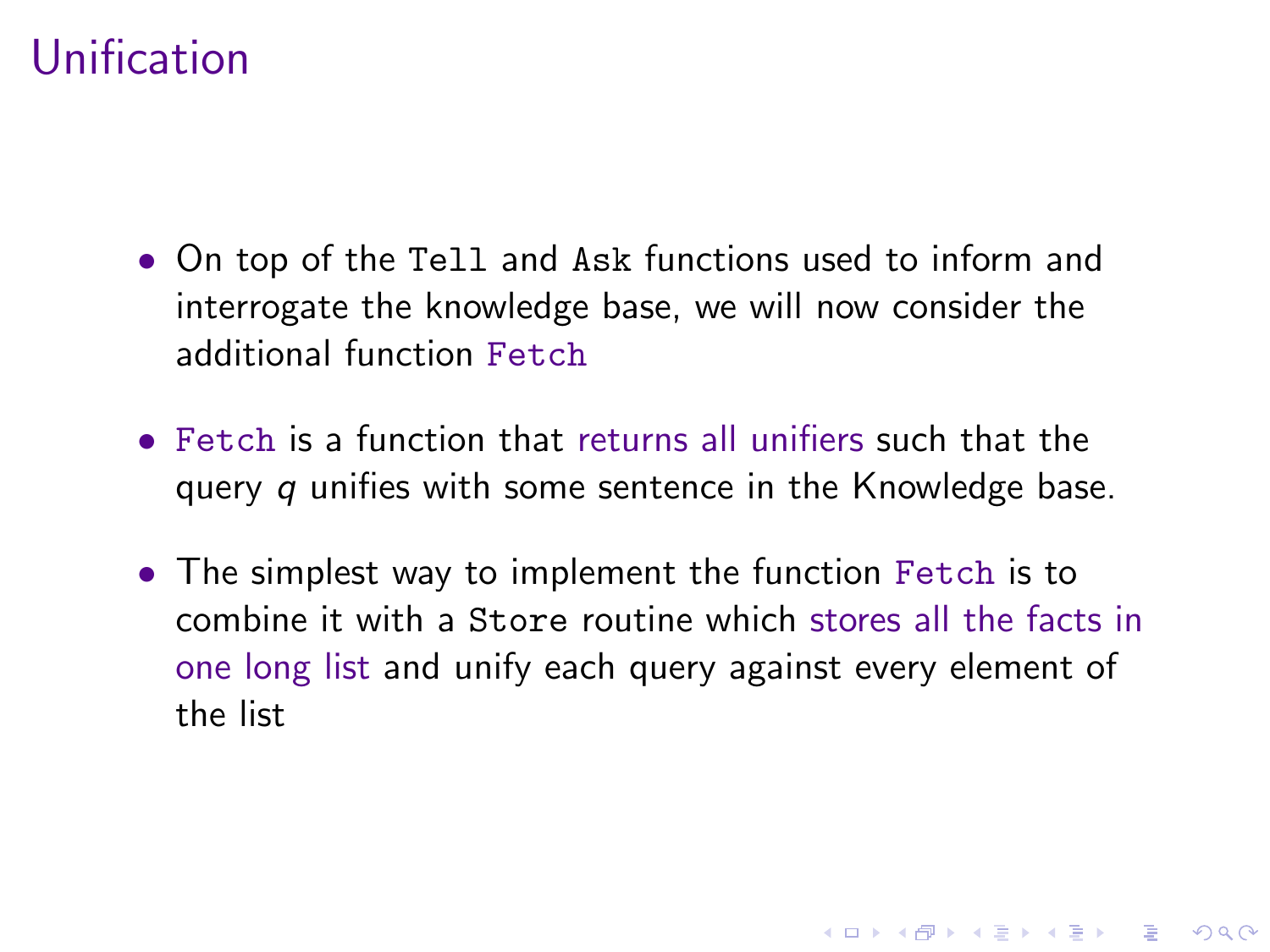## First Order definite clauses

- Recall that in Propositional logic, we introduced a forward chaining algorithm for Horn clauses.
- The idea was simple: we started with the atomic sentences in the Knowledge base, and apply Modus Ponens in the Forward direction
- First Order definite clauses closely resemble propositional definite clauses
- Those clauses are disjunctions of literals of which exactly one is positive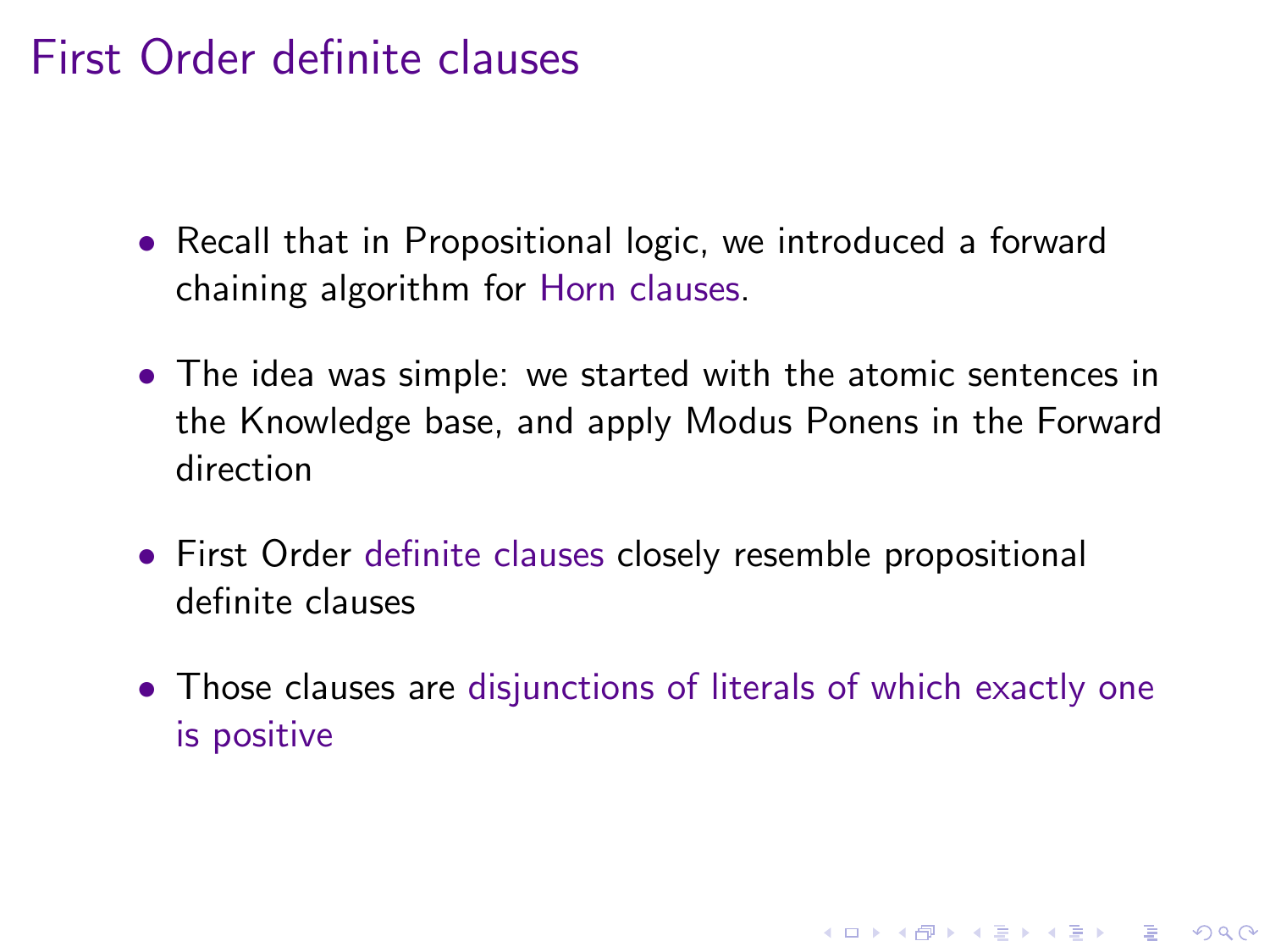#### First Order definite clauses

- A FOL definite clause is either an atomic expression (i.e. predicate symbol followed by parenthesized list of items), or is an implication whose antecedent is a conjunction of positive literals and whose consequent is a single positive literal.
- Examples include

```
King(x) ∧ Greedy(x) \Rightarrow Evil (x)
King(John)
Greedy(y)
```
4 0 > 4 4 + 4 = + 4 = + = + + 0 4 0 +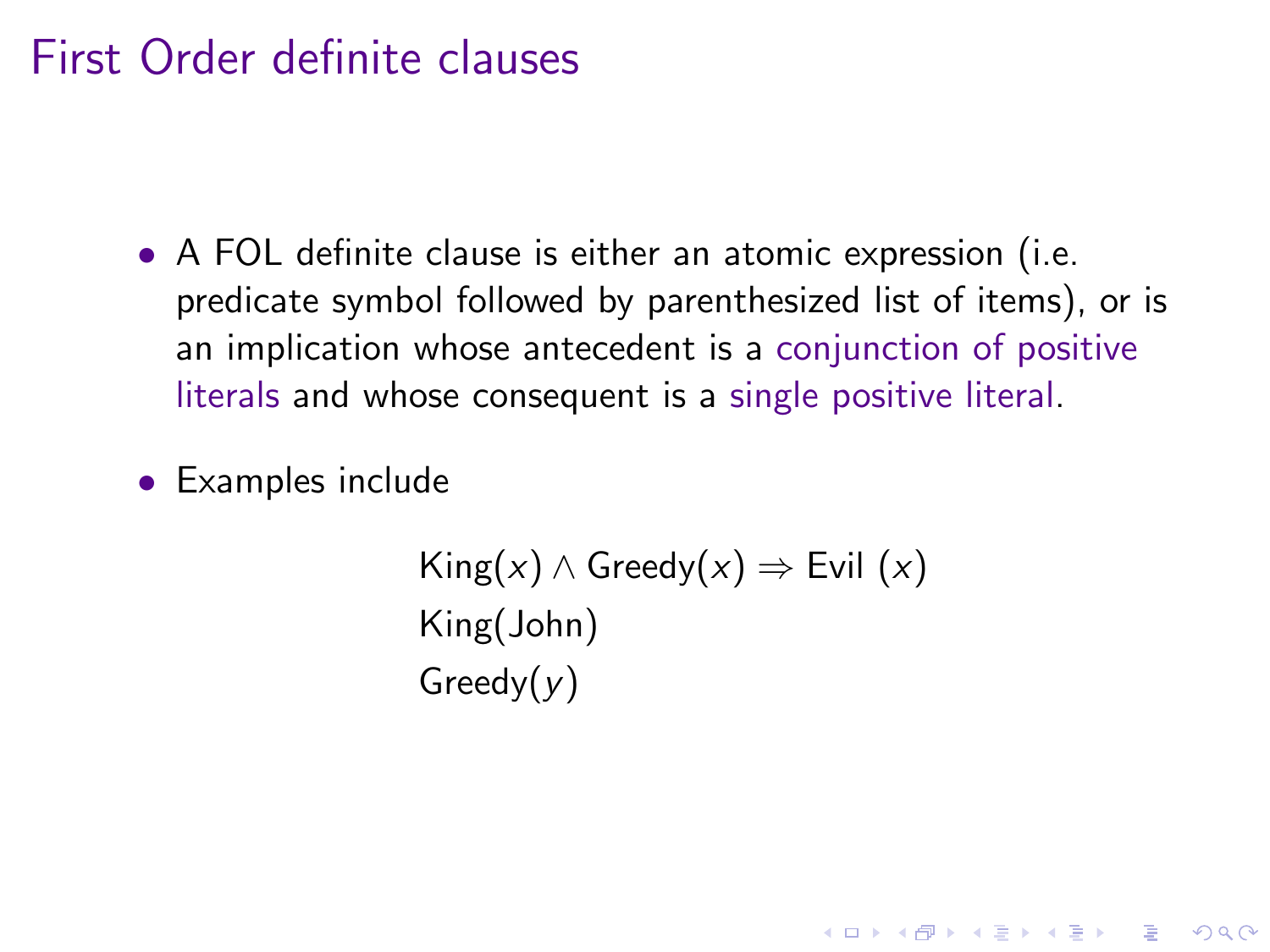• Consider the translation of the following excerpt into First Order Logic:

The law says that it is a crime for an American to sell weapons to hostile nations. The country Nono, an enemy of America, has some missiles, and all of its missiles were sold to it by John Doe, who is American.

**KORKARYKERKER POLO** 

• Let us prove that *John Doe* is a criminal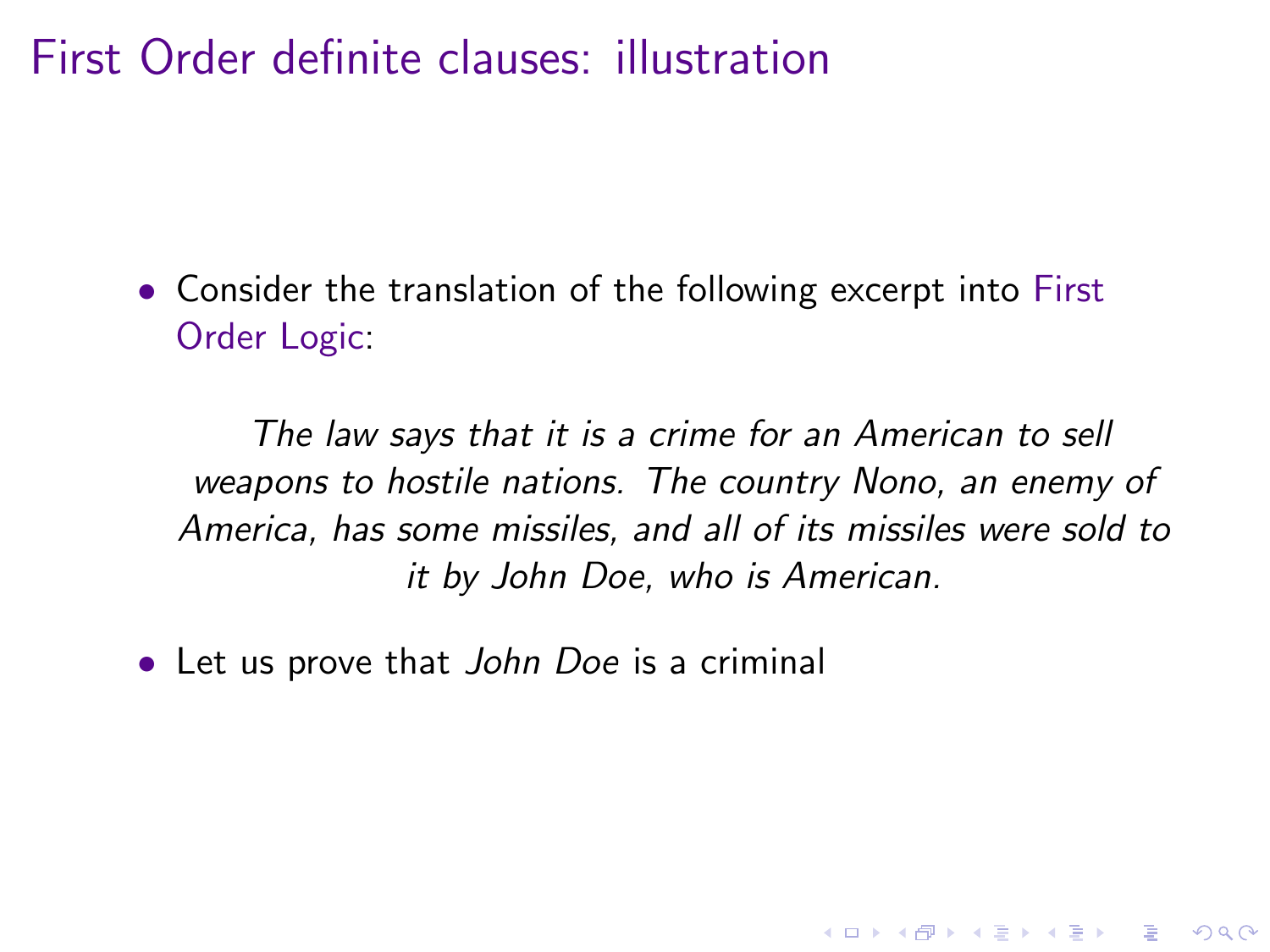• For the first sentence "It is a crime for an american to sell weapons to hostile nations"

American(x)∧Weapon(y)∧Sells(x, y, z)∧Hostile(z)  $\Rightarrow$  Criminal(x)

- "Nono has some missiles" can be first translated to FOL as  $\exists x$ , Owns(Nono, x)  $\wedge$  Missile(x)
- It is then transformed into two definite clauses by Existential instantiation:

Owns(Nono,  $M_1$ ) Missile( $M_1$ )

**KORKAR KERKER SAGA**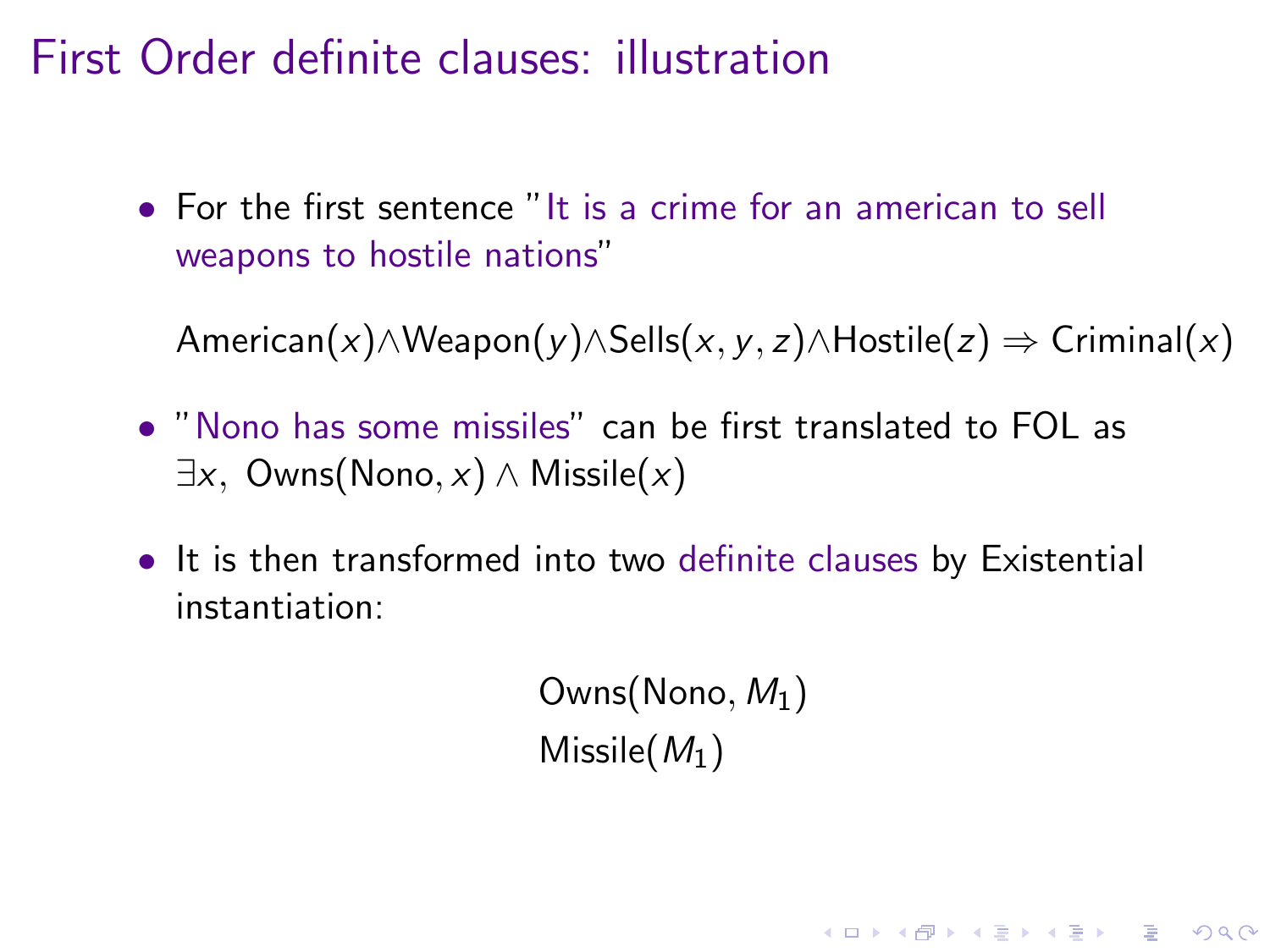• "All of its missiles were sold to it by John Doe"

 $Missile(x) \wedge Owns(Nono, x) \Rightarrow Sells(J. Doe, x, Nono)$ 

• We also need to encode the fact that missiles are weapons

 $Missile(x) \Rightarrow Weapon(x)$ 

• We must know that an enemy of america counts as "hostile"

Enemy(x, America)  $\Rightarrow$  Hostile(x)

• "Doe, who is American"

American(J. Doe)

• And "The country Nono, an enemy of America"

Enemy(Nono, America)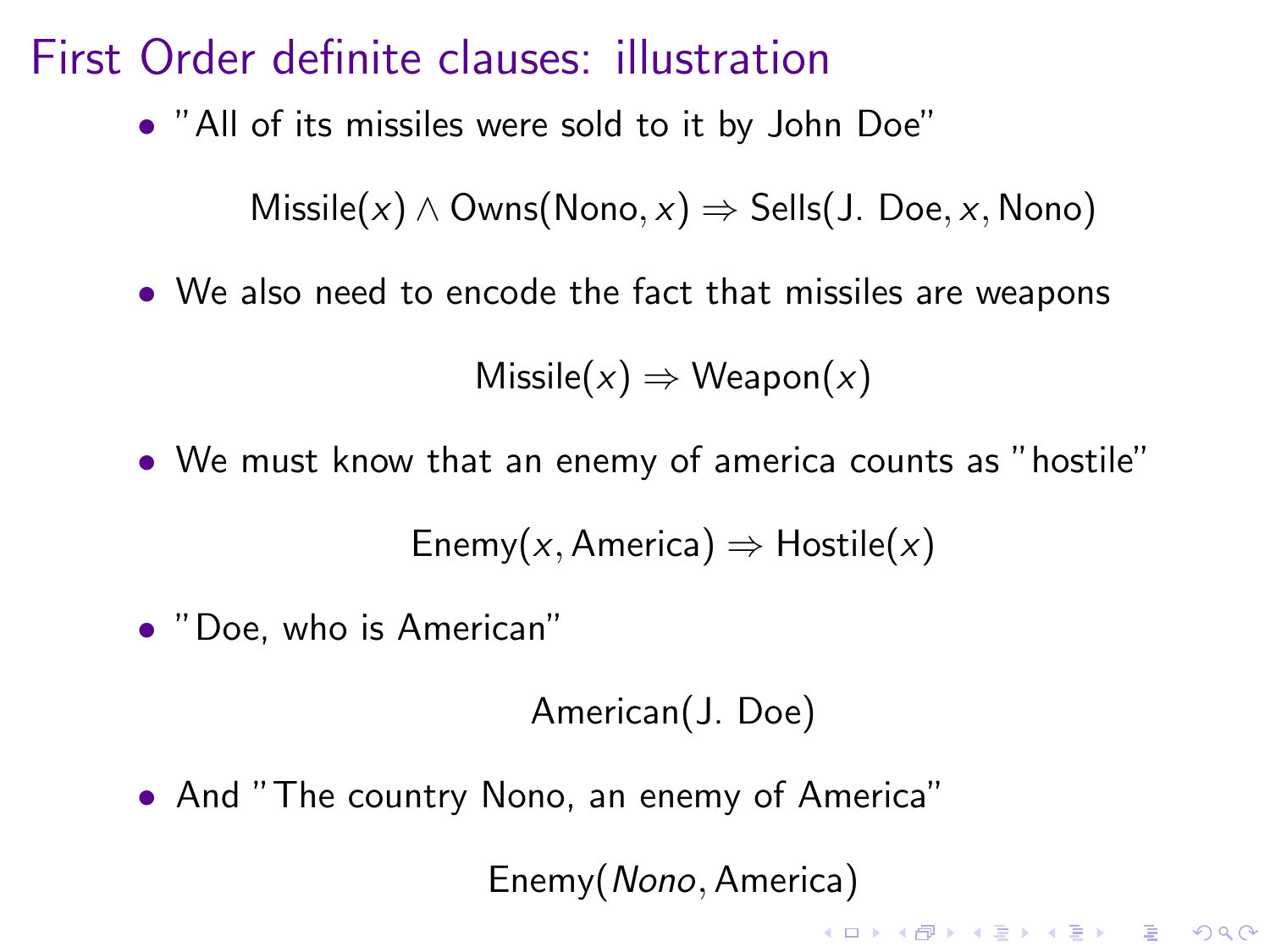- The Knowledge base that we just created contains no function symbol and is therefore an instance of the class of Datalog knowledge bases
- Datalog is a language that is restricted to first order definite clauses with no function symbols.
- The name 'Datalog' comes from the fact that the language can be used to encode the statements made in relational databases

K ロ ▶ K 個 ▶ K 할 ▶ K 할 ▶ 이 할 → 9 Q Q →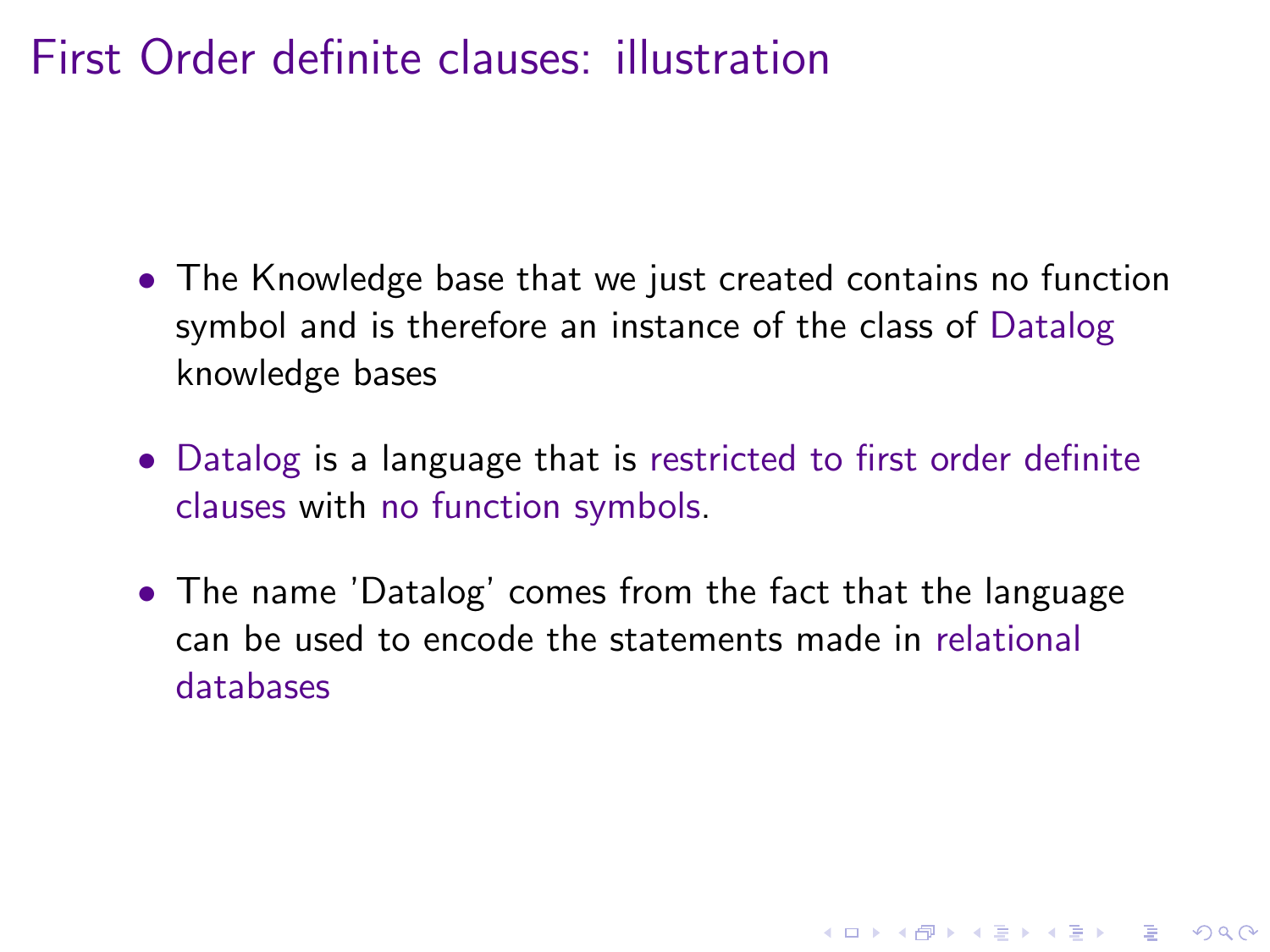```
Function FOL Forward-Chaining(KB, \alpha):
      input : KB, the knowledge base, a set of first order definite clauses
                     \alpha, the query, an atomic sentence
      local variables new, the new sentences inferred on each iteration
      while new is not empty do \vert new \leftarrow \{ \}new \leftarrow \{\}<br>for each rule in KB do
                    (p_1 \land \ldots \land p_n \Rightarrow q) \leftarrow \text{Standardize-Variables(rule)}for each \theta such that \text{Subst}(\theta, p_1 \wedge \ldots \wedge p_n) = \text{Subt}(\theta, p'_1 \wedge \ldots \wedge p'_n)<br>
p'_1, \ldots, p'_n in KB do
      \begin{cases}\n(p_1 \land \ldots \land p_n \Rightarrow q) \leftarrow \text{Standardize-Variables}(\text{rule}) \\
\text{for each } \theta \text{ such that } \text{Subset}(\theta, p_1 \land \ldots \land p_n) = \text{Subt}(\theta, p'_1 \land \ldots \land p'_n) \text{ for some } p'_1, \ldots, p'_n \text{ in } \mathcal{KB} \text{ do}\n\end{cases}q' \leftarrow \text{Subst}(\theta, q)<br>if q' does not unify with some sentence already in KB or \text{new} then
                                 add q' to new
                                 \phi \leftarrow \texttt{Unify}(q', \alpha)if \phi is not fail then
                                       return \phiend
                       end
                    end
                   add new to KB
             end
      end
```
**KORKARYKERKER POLO**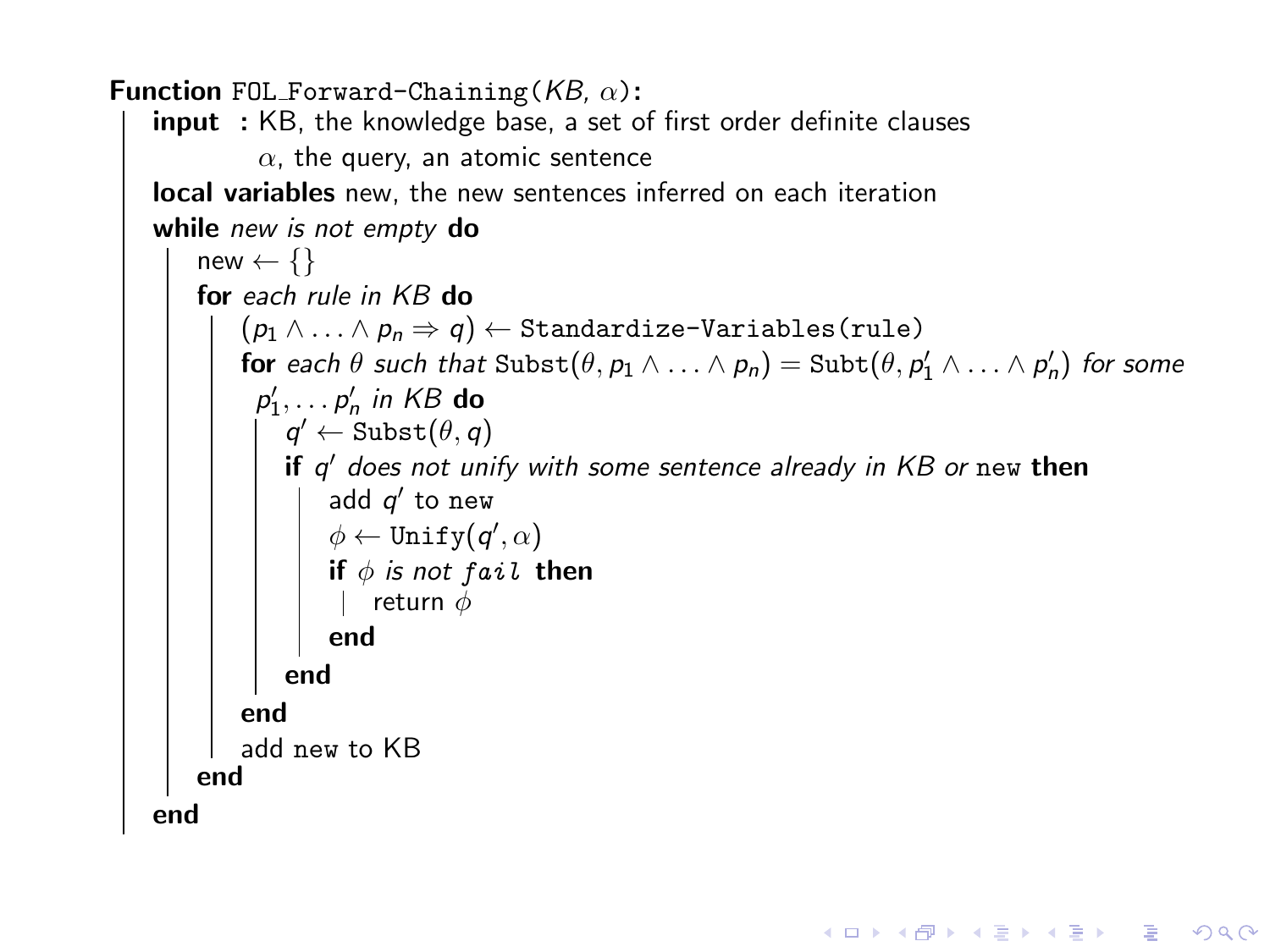- Simple Forward chaining in FOL is relatively similar to Forward Chaining in PL
- The algorithm starts with the known facts, then triggers all the rules whose premises are satisfied, adding their conclusions to the known facts
- The process repeats until the query is answered or no new facts are added. Note that a fact is not new if it is just a renaming of an old fact. E.g. Likes $(x, \text{iceCream})$ , and Likes( $y$ , IceCream) are renaming of each other
- The function Standardize-Variable replaces all the variables in its arguments with the new ones that have not been used before.

4 0 > 4 4 + 4 = + 4 = + = + + 0 4 0 +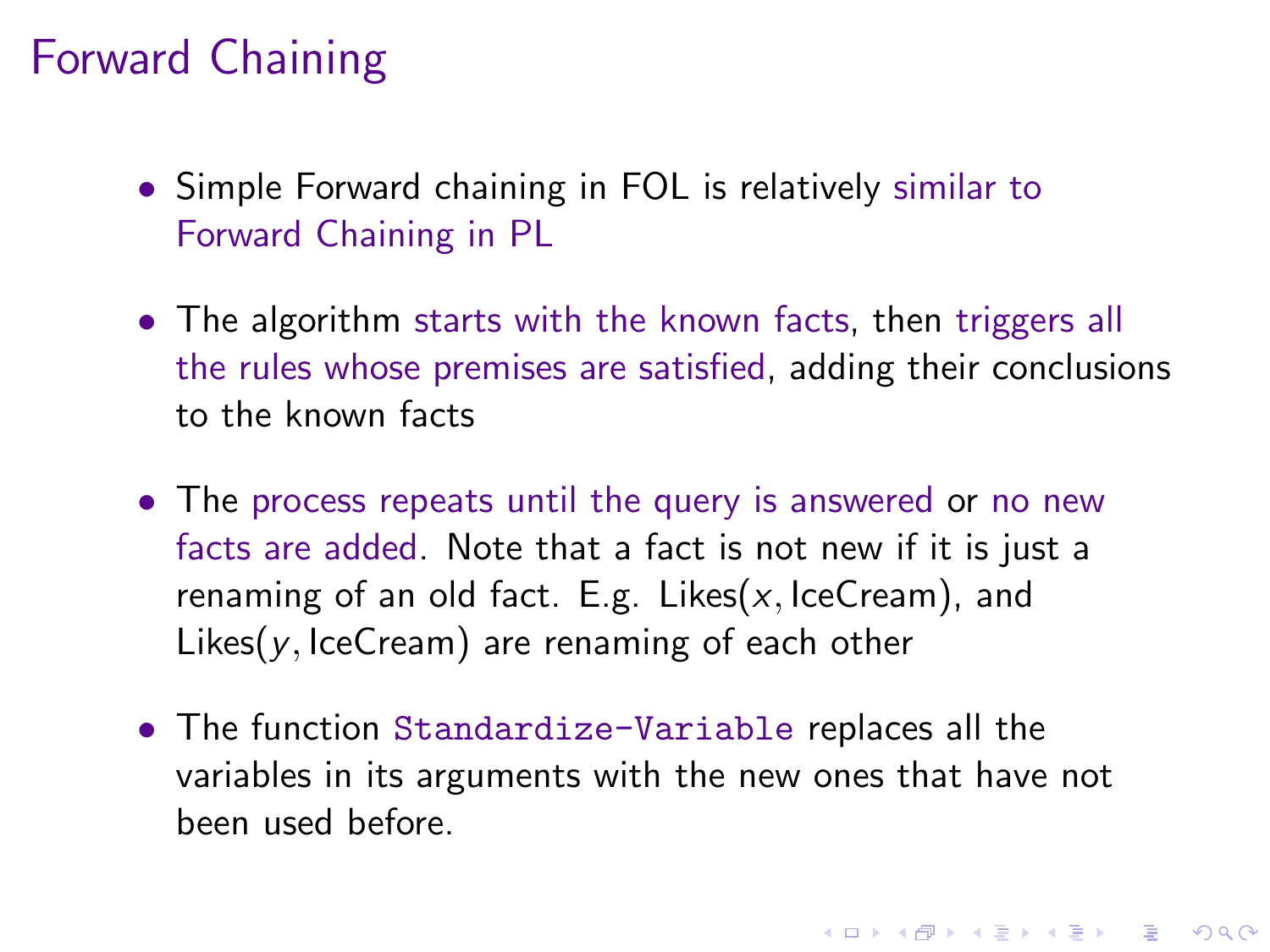- Let us consider our crime example.
- Implications sentences are

```
American(x) ∧ Weapon(y) ∧ Sells(x, y, z) ∧ Hostile(z)
                              \Rightarrow Criminal(x)
Missile(x) \wedge Owns(Nono, x) \Rightarrow Sells(Doe, x, Nono)Missile(x) \Rightarrow Weapon(x)Enemy(x, America) \Rightarrow Hostile(x)
```
• Two iterations are required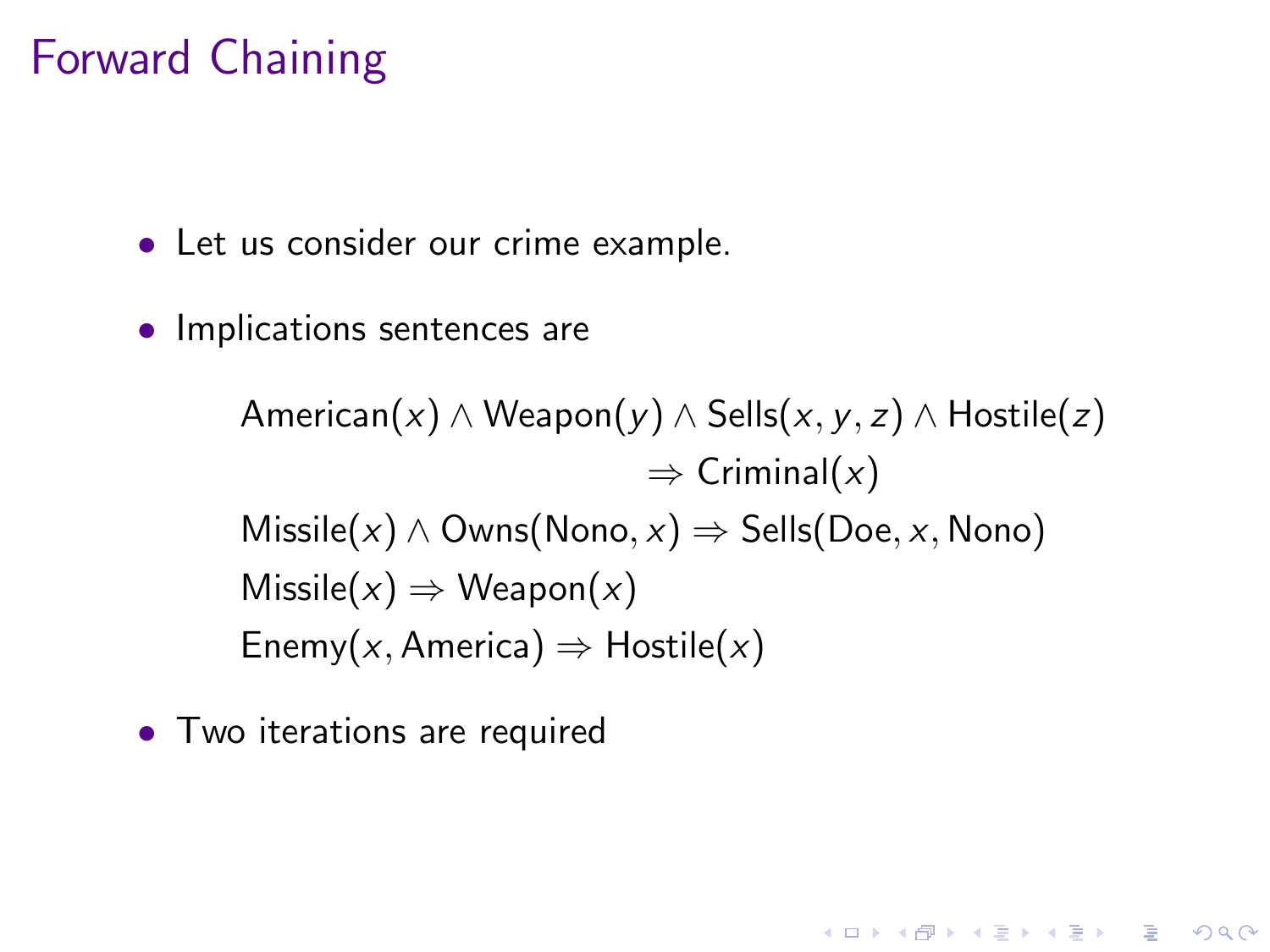- On the first iteration, the first implication has unsatisfied premises
- The second implication is satisfied with  $\{x/M_1\}$  (following from Existential instantiation) and we can add the sentence Sells(Doe,  $M_1$ , Nono) to the knowledge base
- The third implication is satisfied with  $\{x/M_1\}$  and Weapon $(M_1)$  is added
- Finally the last implication is satisfied with  $\{x/N$ ono} and Hostile(Nono) can be added.
- On the second iteration, The first rule can be satisfied with  $\{x/\text{J. Doe}, y/M_1, z/N$ ono $\}$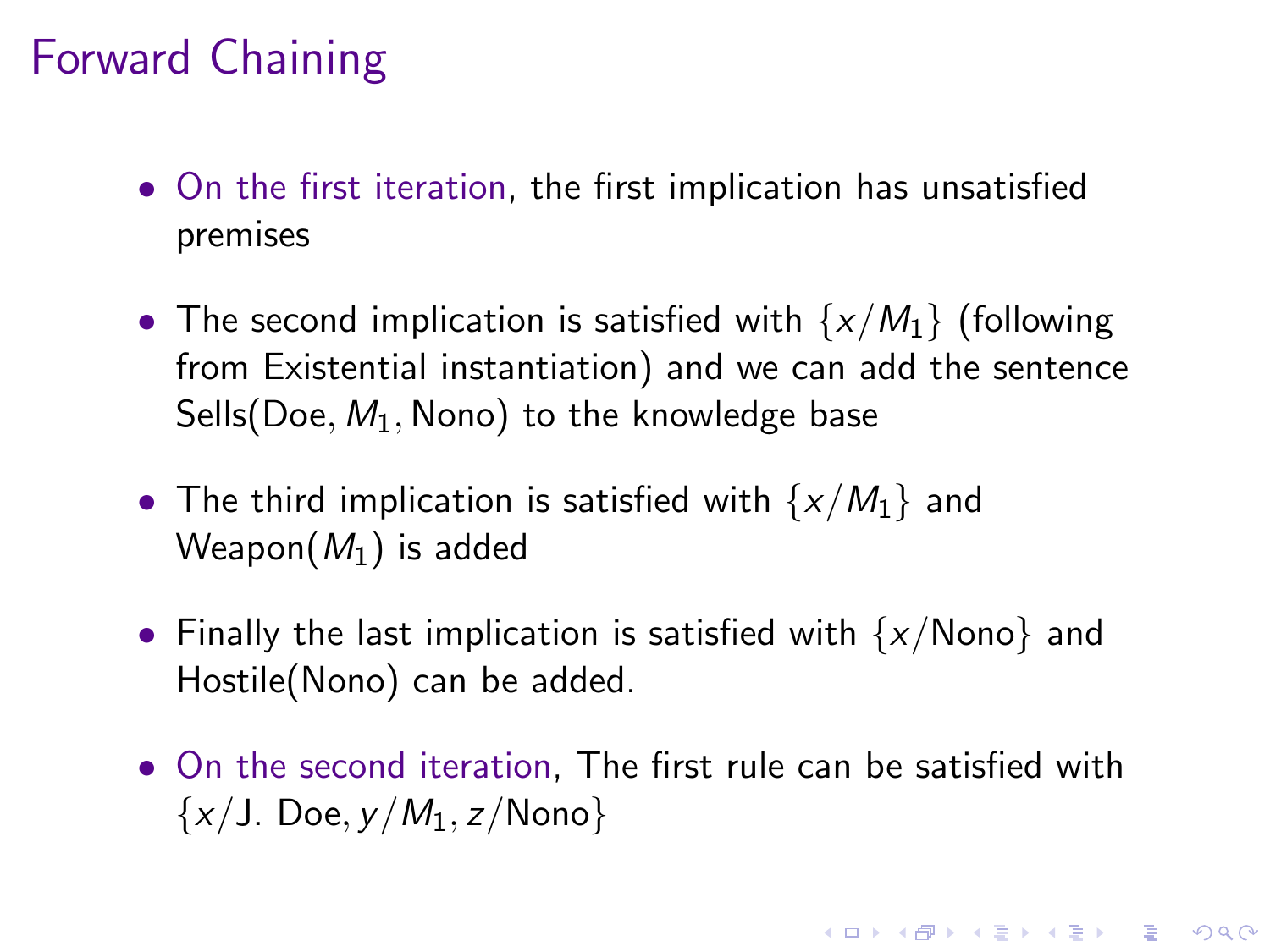# First Order definite clauses: Forward Chaining

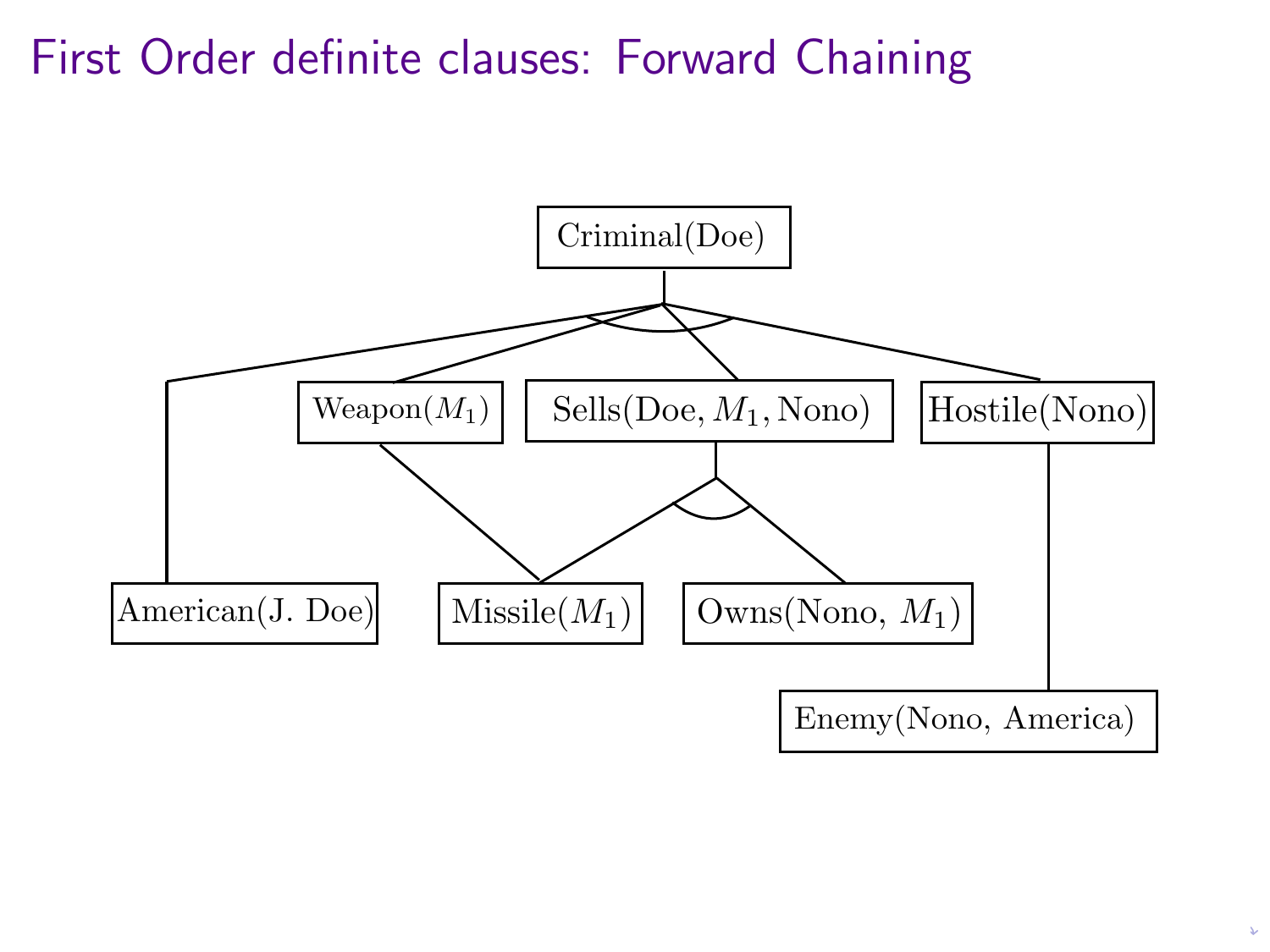- On the first iteration, the first implication has unsatisfied premises
- After Forward chaining completed, no new inference is possible for the obtained KB because every sentence that could be obtained by forward chaining is already contained explicitly in the KB
- Such a Knowledge base is called a fixed point of the inference process
- The FOL forward chaining algorithm is sound (if FC derives  $\alpha$ then  $KB \models \alpha$ ) because every inference is just an application of Generalized Modus Ponens which is sound.
- The FOL forward chaining algorithm is complete (i.e answers every query whose answers are entailed by the KB) for definite clause knowledge basesKID KA KERKER KID KO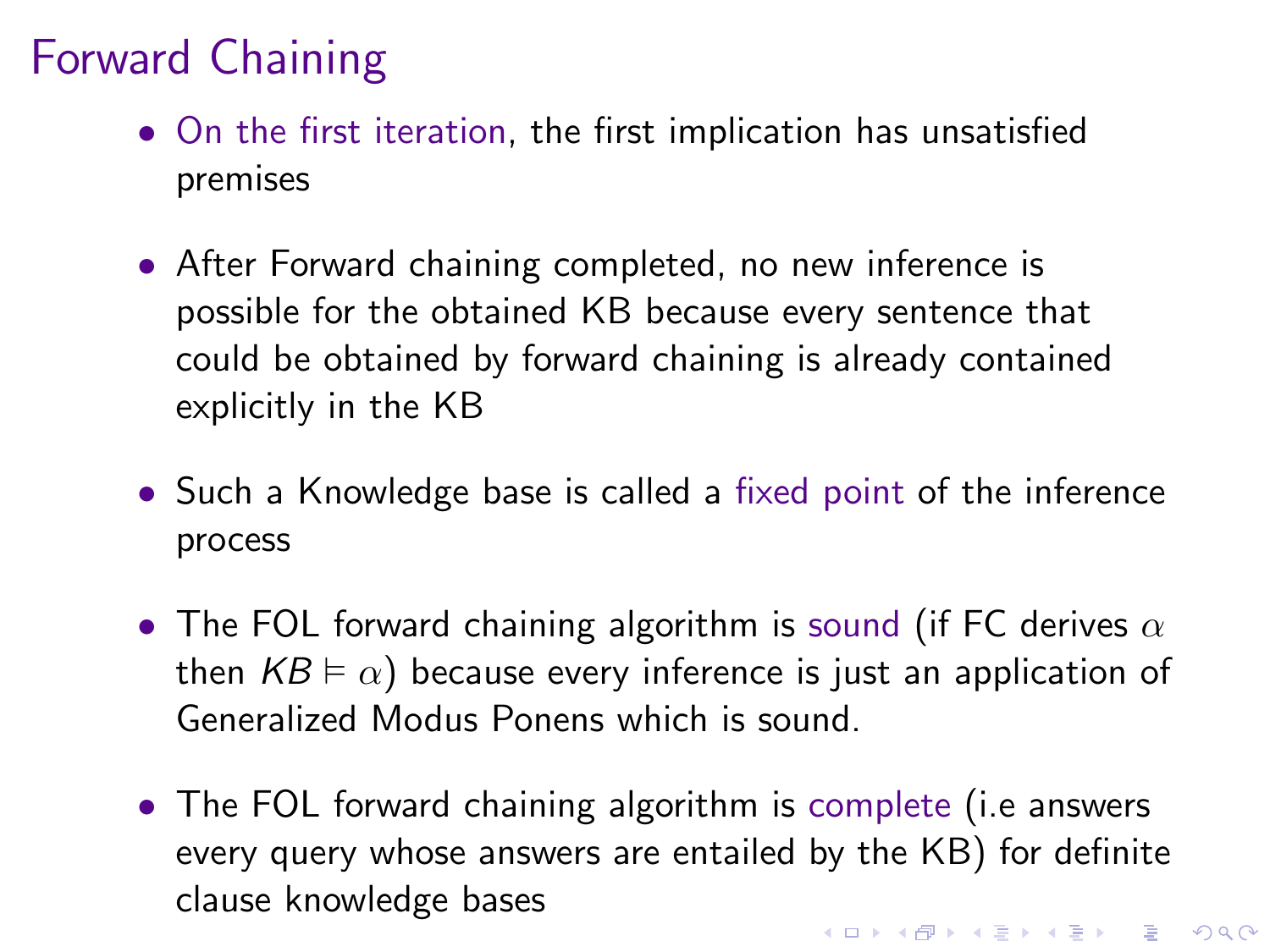**Function** FOL Backward-Chaining (*KB*, *query*): return FOL BackwardChaining OR(KB, query, {}) End Function

```
Function FOL BackwardChaining OR(KB, goal, \theta):
   for each rule (lhs \Rightarrow rhs) in Fetch-Rules-For-Goal(KB,
    goal) do
        (lhs,rhs) \leftarrow Standardize-Variables(lhs, rhs)
        for each \theta' in FOL-BC_AND(KB, lhs, Unify(rhs, goal, \theta)
         ) do
            yield \theta'end
   end
End Function
```
**KORKARYKERKER POLO**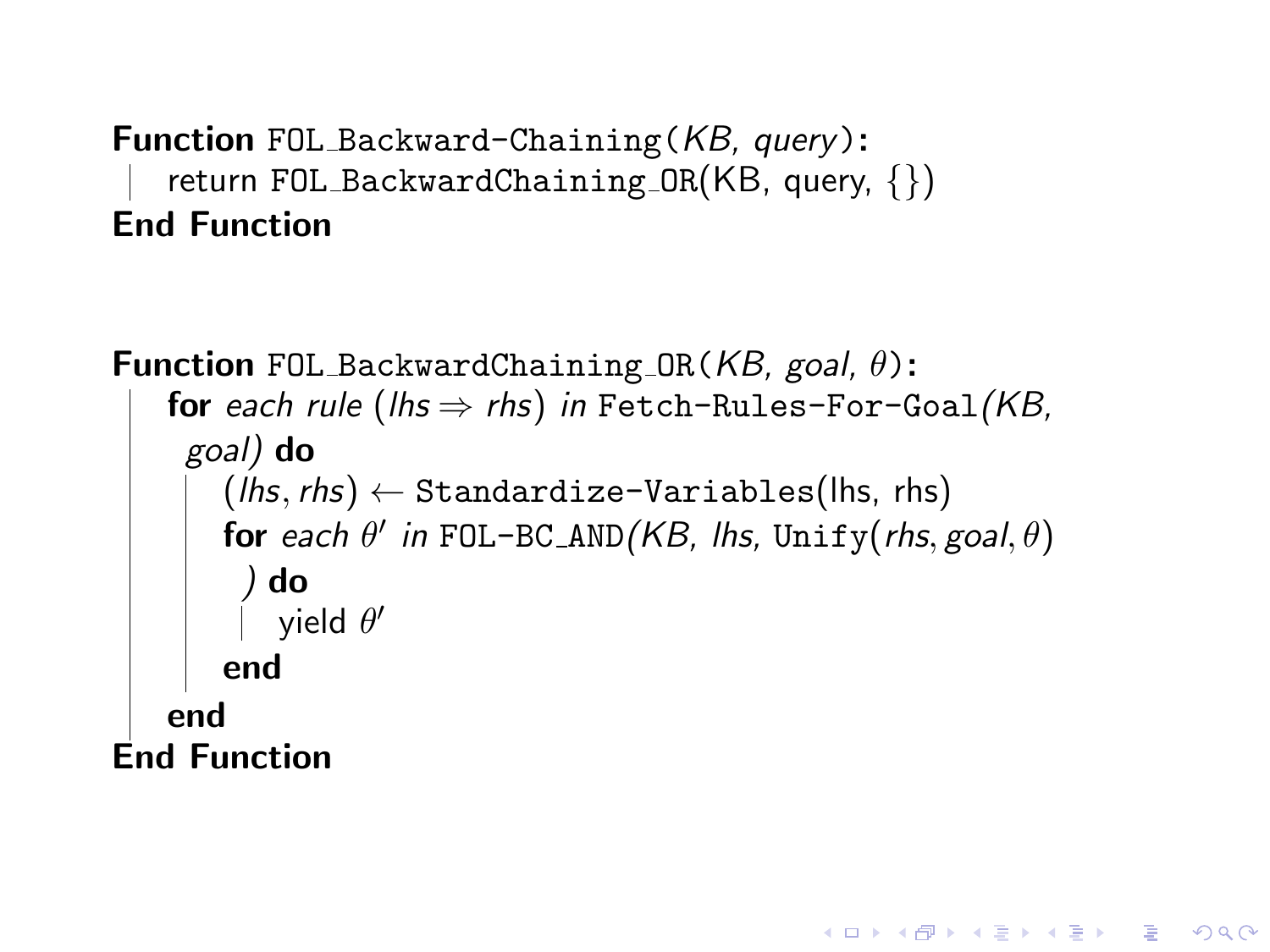```
Function FOL BackwardChaining AND(KB, goals, \theta):
```

```
if \theta = \text{failure} then
         return
    end
    else if length(goals)=0 then
     | yield \thetaend
    else
         first, rest \leftarrow First(goals), Rest(goals)
         for each \theta' in FOL-BC-OR(KB, Subst(\theta, first), \theta) do
              for each \theta'' in FOL-BC-AND(\mathcal{KB}, \ \mathit{rest}, \ \theta') do
                   yield \theta''end
         end
    end
End Function
```
K ロ ▶ K 個 ▶ K 할 ▶ K 할 ▶ 이 할 → 이익 @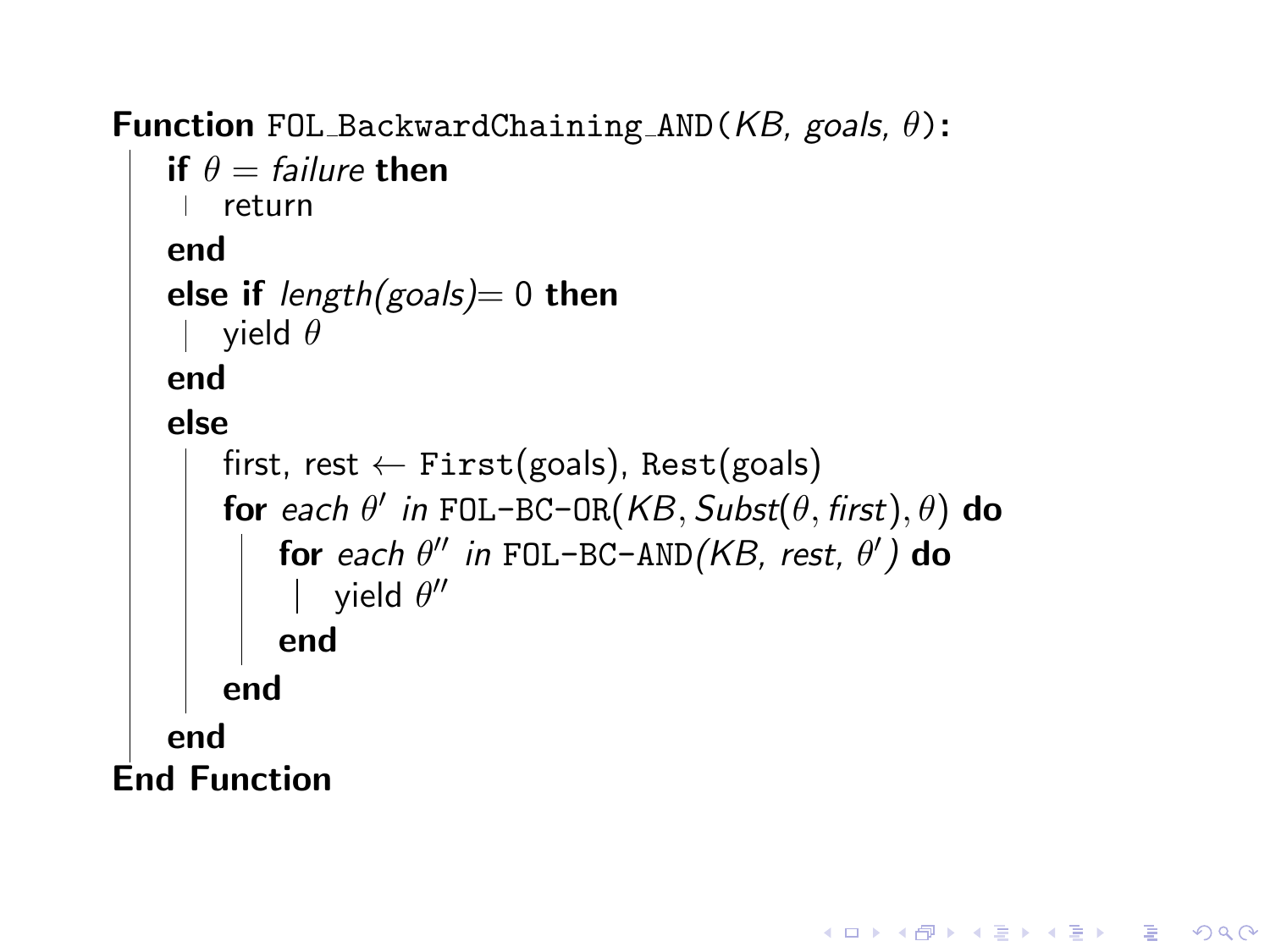# Backward Chaining

- The backward chaining FOL-BC-ASK(KB,goal) algorithm returns a proof if the knowledge base contains a clause of the form lhs  $\Rightarrow$  goal. where lhs is a list of conjuncts.
- An atomic fact like American(Doe) is considered a clause whose lhs is the empty list.
- Note that a query that contains variables might be proved in multiple ways. For example, the query  $Person(x)$  (equivalent to find an object satisfying the 'Person' predicate) could be proved with the substitution  $\{x/John\}$  and  $\{x/Richard\}$ . FOL-BC-Ask is thus inplemented as a generator

4 0 > 4 4 + 4 = + 4 = + = + + 0 4 0 +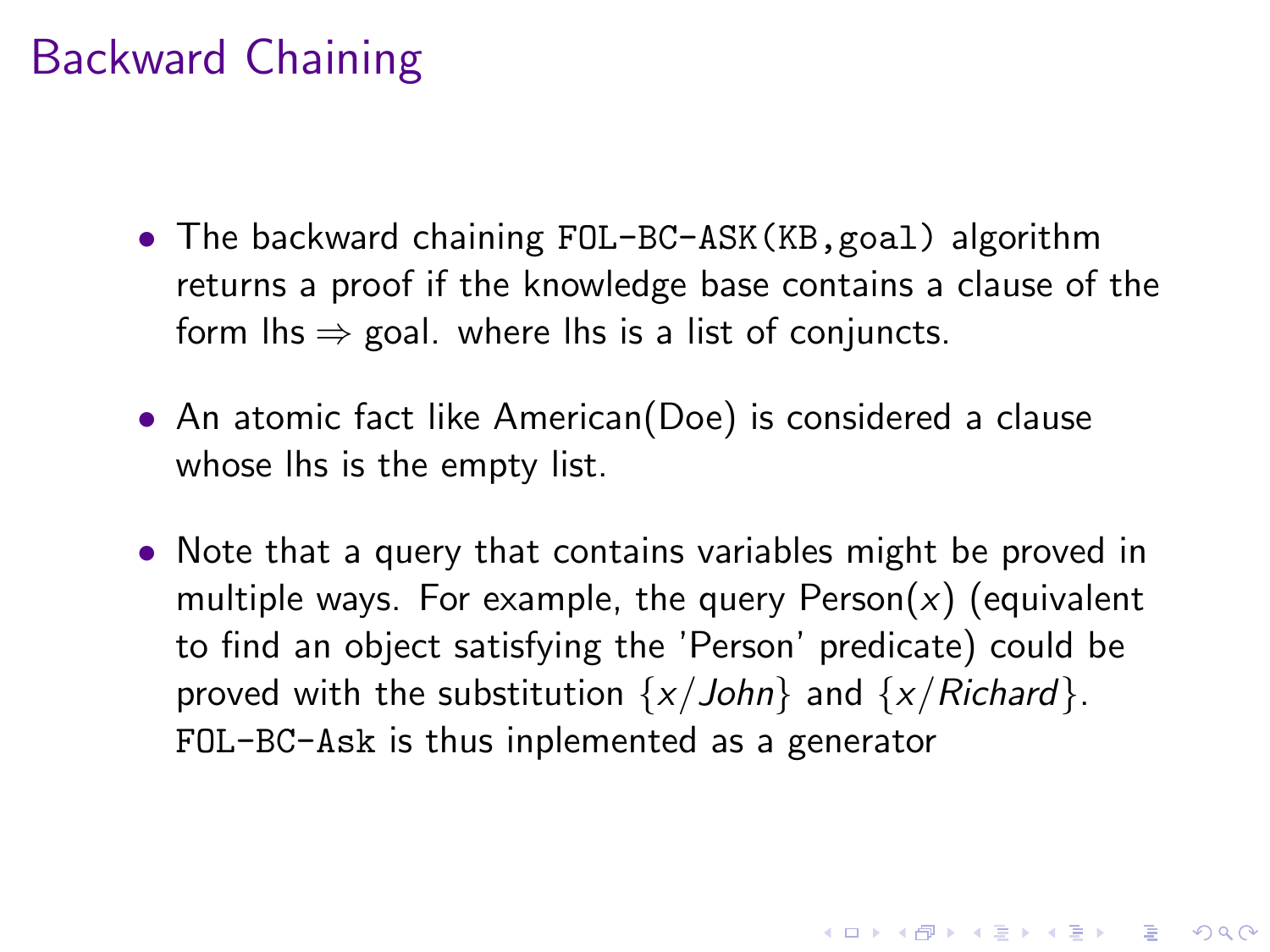# Backward Chaining

- Backward is a kind of And/Or search. The 'Or' part because the goal query can be proved by any rule in the KB. The And part because all the conjuncts on the LHS of a clause must be proved.
- FOL-BC-Or fetches all clauses that might unify with the goal. standardizing the variables in the clauses and then if the RHS of the clause does unify with the Goal, proving every conjunct in the LHS using FOL-BC-And
- That second function in turn works by proving every conjuncts keeping track of the accumulated substitution

4 0 > 4 4 + 4 = + 4 = + = + + 0 4 0 +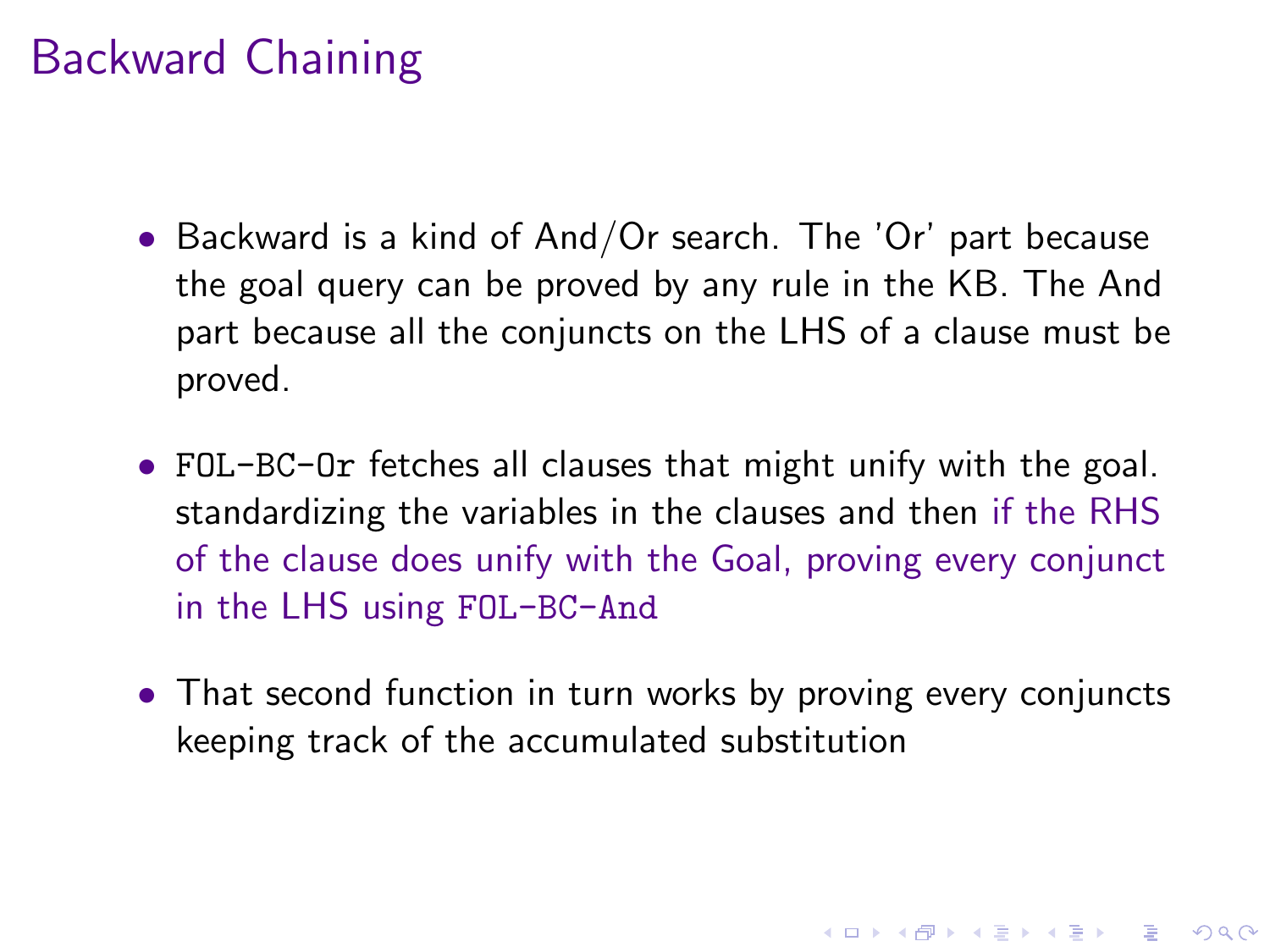# First Order definite clauses: Backward Chaining

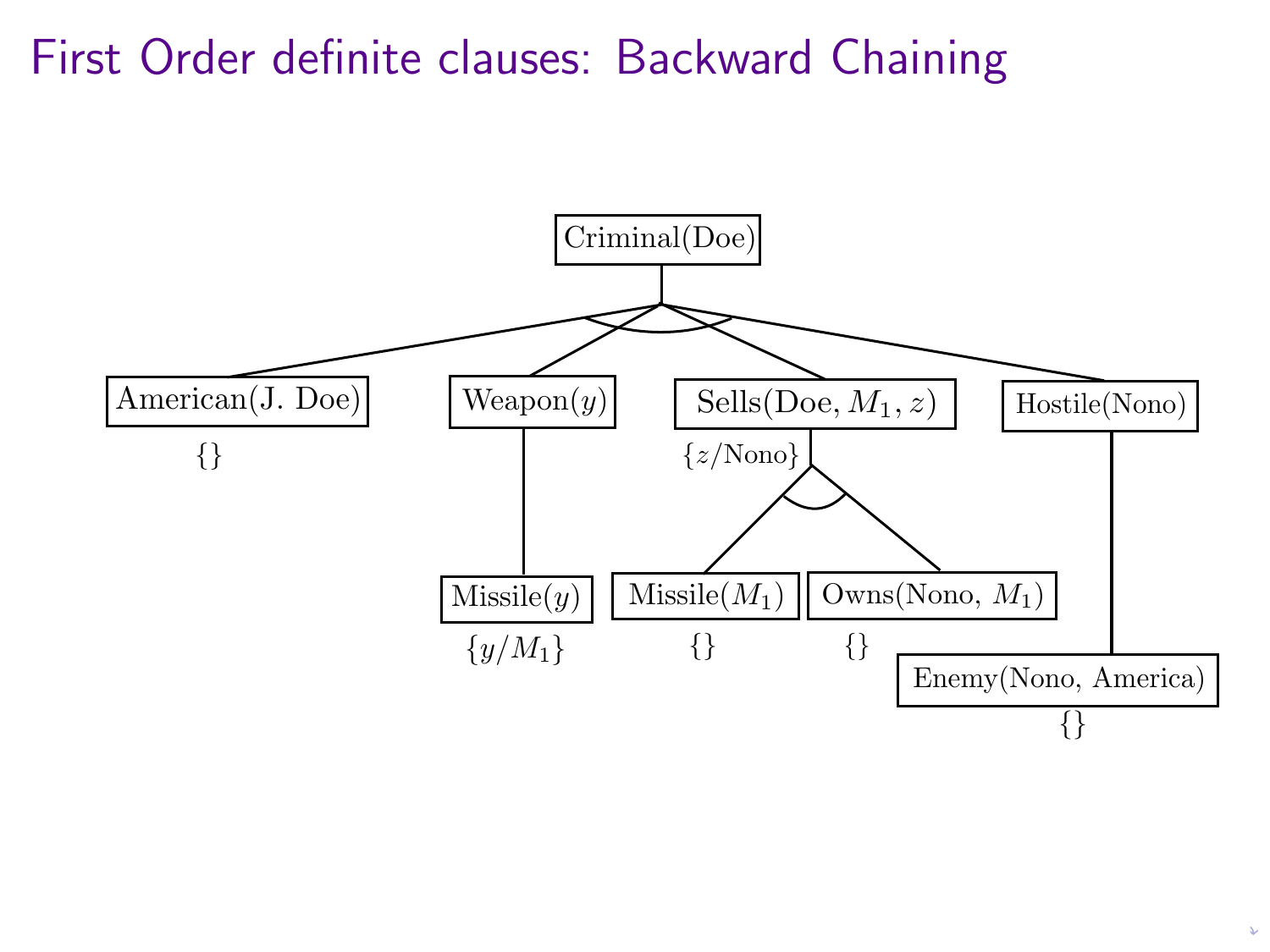- The resolution idea from Propositional logic can also be extended to First Order Logic as follows
- As in the Propositional case, first order resolution requires the sentences to be in conjunctive normal form
- As an example the sentence

 $\forall$  x American(x) ∧ Weapon(y) ∧ Sells(x, y, z) ∧ Hostile(z)  $\Rightarrow$  Criminal(x)

becomes the CNF

 $\neg$ American(x)  $\vee \neg$ Weapon(y)  $\vee \neg$ Sells(x, y, z)... ...  $\vee$  ¬Hostile(z)  $\vee$  Criminal(x)

KID KA KERKER KID KO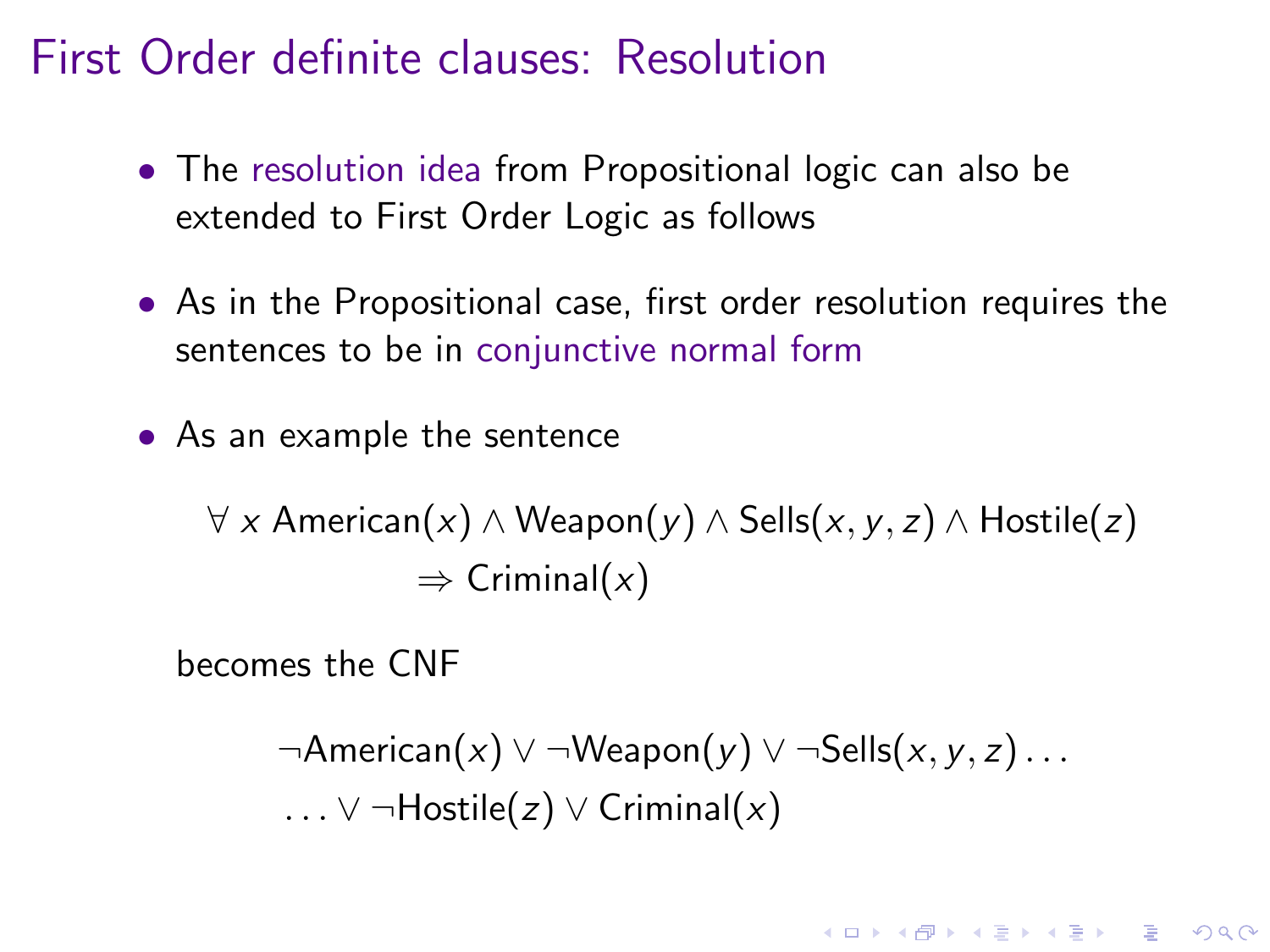- The procedure for conversion to CNF is similar to the propositional case. The principal difference arise from the need to eliminate the quantifiers
- As an example, consider the sentence 'Everyone who loves animals is loved by someone'

 $\forall x \forall y \text{ Animal}(y) \Rightarrow \text{Loves}(x, y) \Rightarrow \exists y \text{ Loves}(y, x)$ 

**KORKAR KERKER SAGA**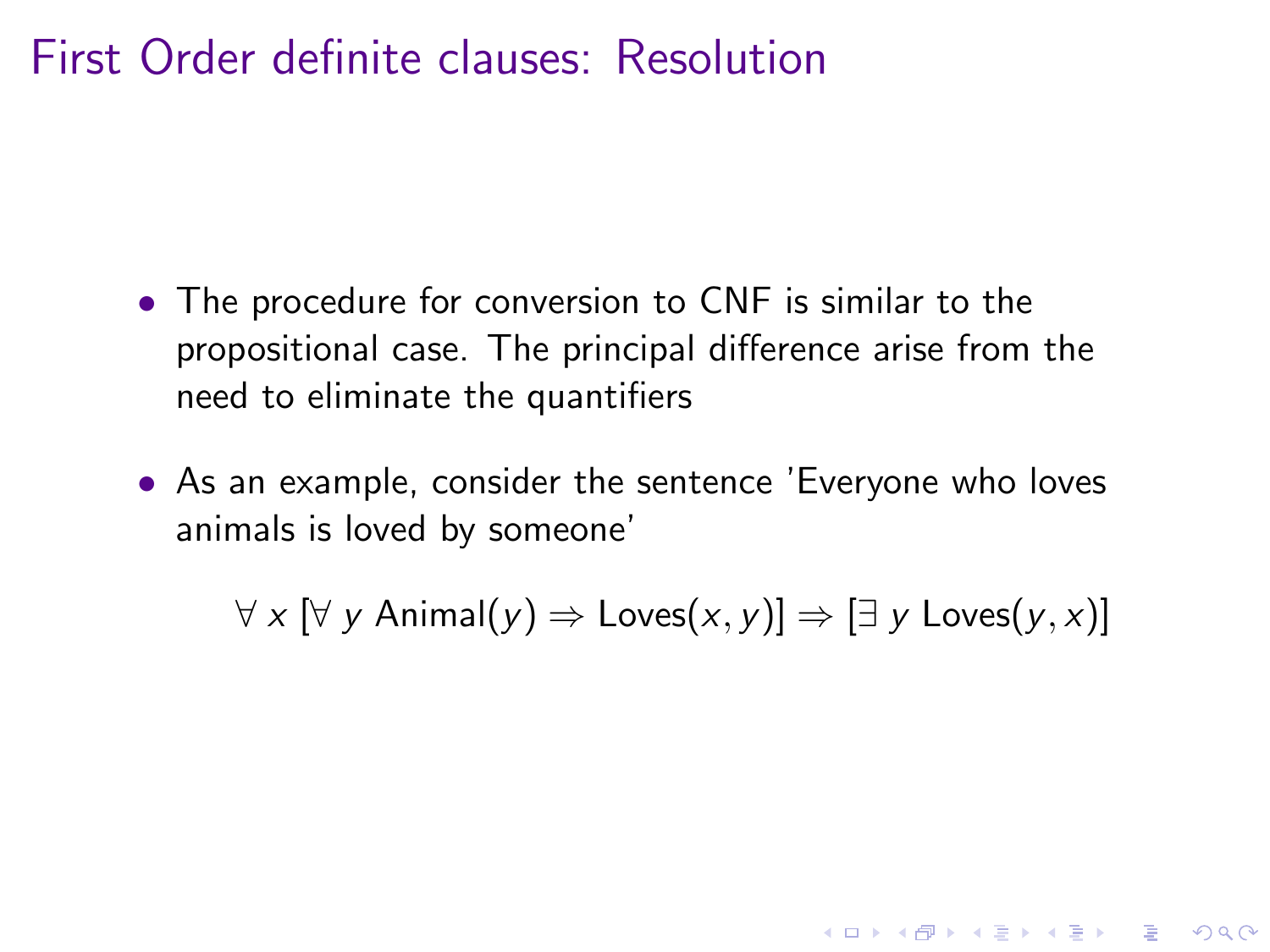$$
\forall x [\forall y \text{ Animal}(y) \Rightarrow \text{Loves}(x, y)] \Rightarrow [\exists y \text{ Loves}(y, x)]
$$

• Step 1: Eliminate Implications

 $\forall x$  [¬ $\forall y$ ¬Animals(y)  $\lor$  Loves(x, y)]  $\land$  [ $\exists y$  Loves(y, x)]

• Step 2. Move  $\neg$  inwards. In addition to the rules for negated connectives used in PL, we need rules for negated quantifiers

> $\neg \forall x \ p$  becomes  $\exists x \ \neg p$  $\neg \exists x \ p$  becomes  $\forall x, \neg p$

• Using those rules, the sentence above can then read as

$$
\forall x [\exists y \neg(\neg \text{Animal}(y) \lor \text{Loves}(x, y))] \lor [\exists y \text{Loves}(y, x)]
$$
  

$$
\forall x [\exists y \neg\neg \text{Animal}(y) \land \neg \text{Loves}(x, y)] \lor [\exists y \text{Loves}(y, x)]
$$
  

$$
\forall x [\exists y \text{Animal}(y) \land \neg \text{Loves}(x, y)] \lor [\exists y \text{Loves}(y, x)]
$$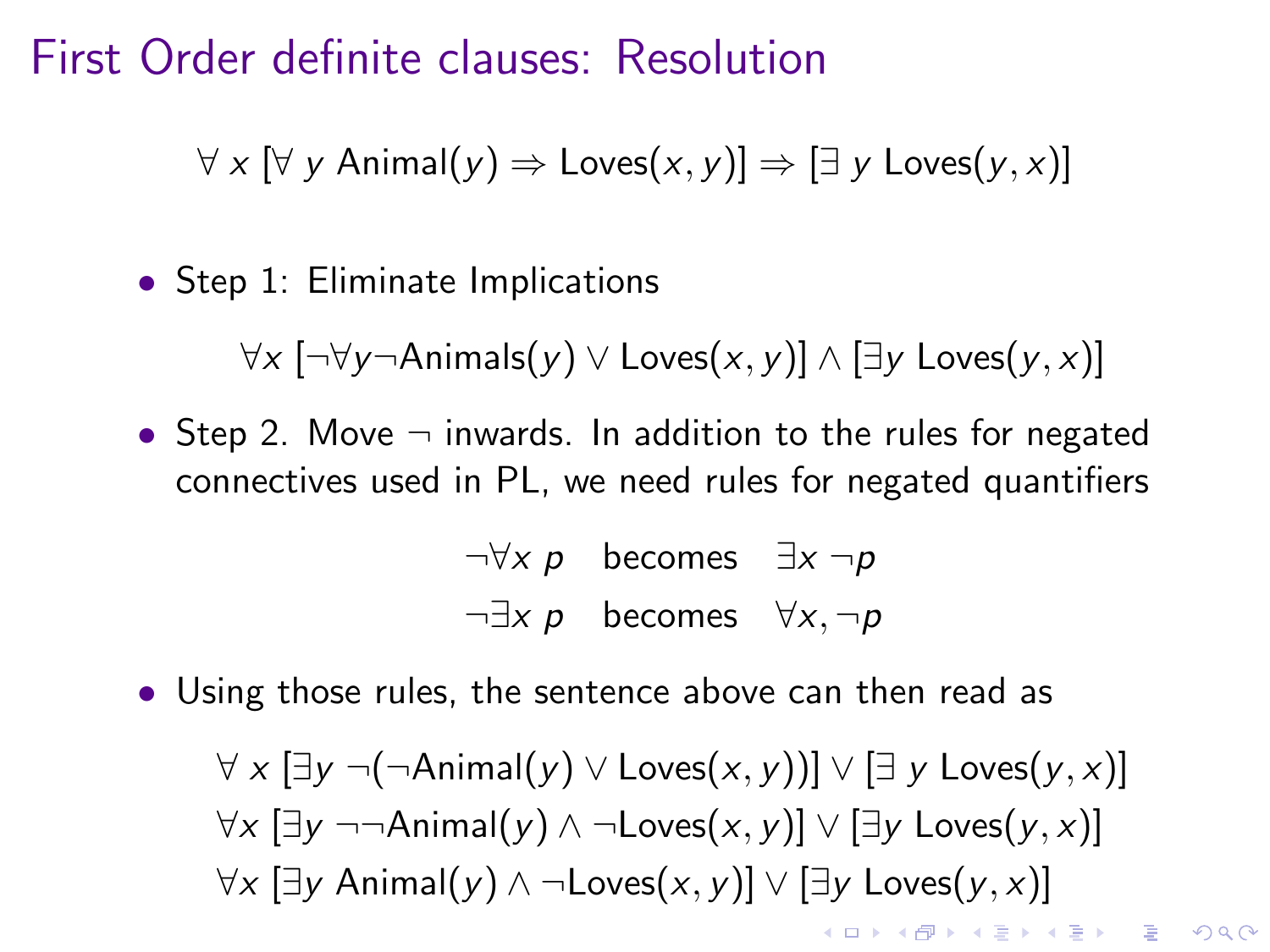$\forall x \forall y \text{ Animal}(y) \Rightarrow \text{Loves}(x, y) \Rightarrow \exists y \text{ Loves}(y, x)$ 

• Step 3. Standardize variables. For sentences like  $(\exists x P(x)) \vee (\exists x Q(x))$  which use the same variable name twice, change the name of one of the variables

 $\forall x$  [∃y Animal(y)  $\wedge \neg Loves(x, y)$ ]  $\vee$  [∃z, Loves(z, x)]

• Step 4. Skolemize, Skolemization (removing existential quantifiers). In the simplest case, it follows from the existential Instantiation rule (i.e. translate  $\exists x P(x)$  into  $P(A)$ where  $A$  is a new constant).

KID KA KERKER E VOOR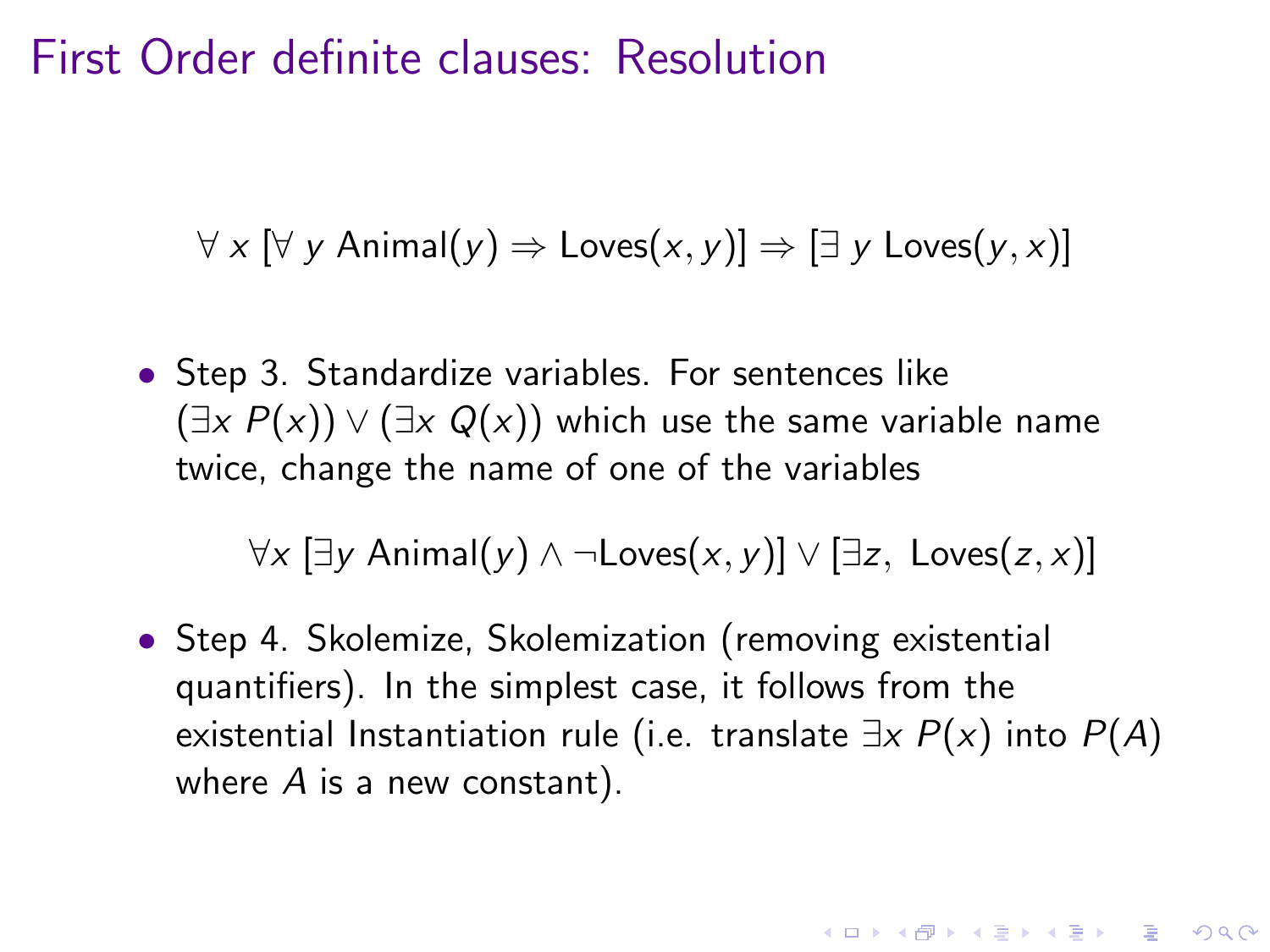$\forall x \forall y \text{ Animal}(y) \Rightarrow \text{Loves}(x, y) \Rightarrow \exists y \text{ Loves}(y, x)$ 

• In this case however, we cannot blindly apply Instantiation to our sentence because it does not match the simple pattern  $\exists v \alpha$ . If we blindly applied Instantiation to the two parts of our sentence, we would get

$$
\forall x \; [\text{Animal}(A) \land \neg \text{Loves}(x, A)] \lor \text{Loves}(B, x)
$$

which has the wrong meaning. I.e. It says that everyone either fails to love a particular animal A or is loved by some particular entity B while the original sentence allows each person to fail to love a different animal or to be loved by a different person.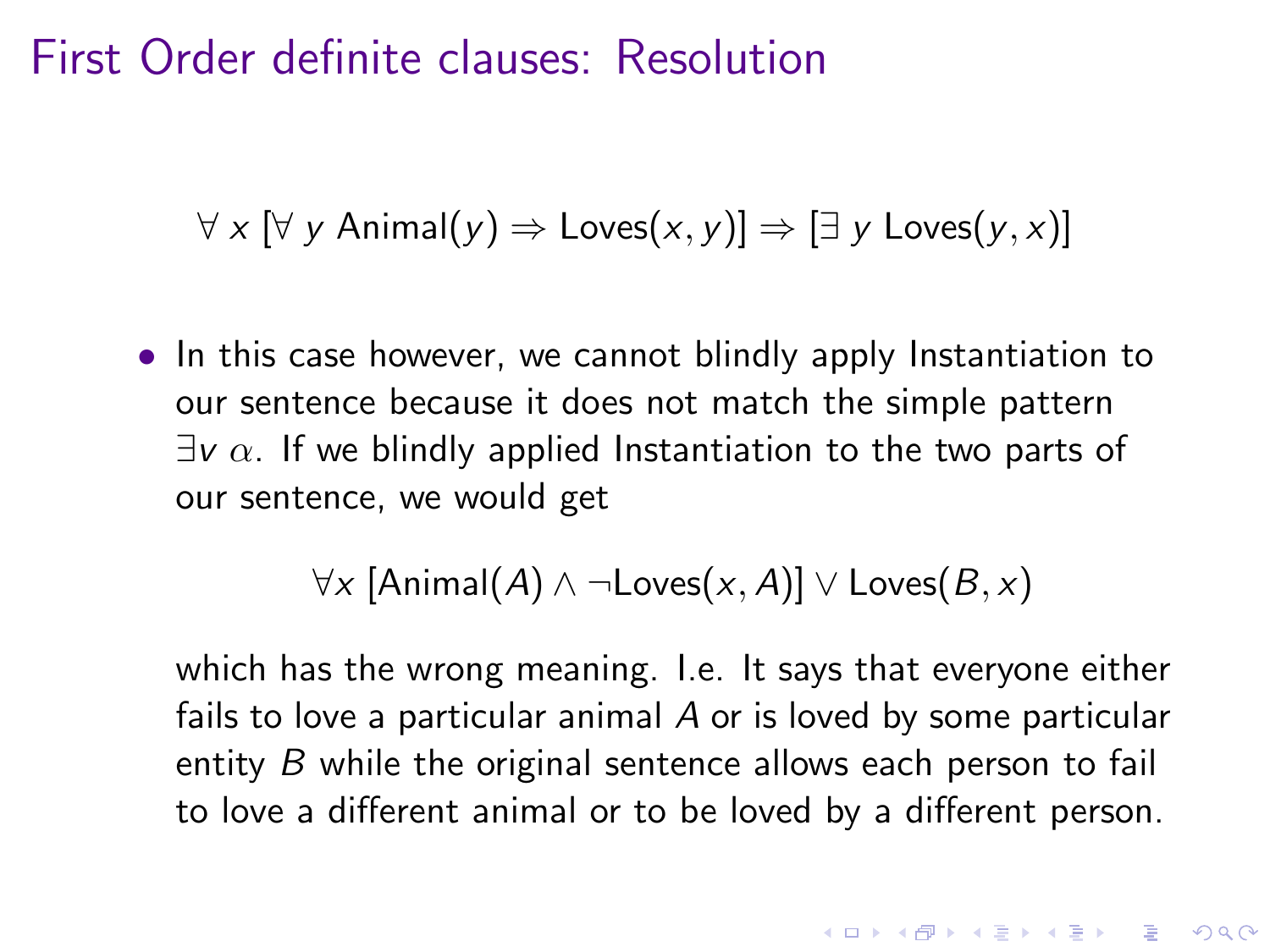$\forall x \forall y \text{ Animal}(y) \Rightarrow \text{Loves}(x, y) \Rightarrow \exists y \text{ Loves}(y, x)$ 

• Instead, we want the Skolem entities to depend on  $x$  and  $z$  $\forall x$  [Animal( $F(x)$ ) ∧ ¬Loves( $x, F(x)$ )]  $\lor$  Loves( $G(x), x$ )

F and G are Skolem functions (Arguments of the Skolem functions are the universally quantified variables)

**KORKAR KERKER SAGA**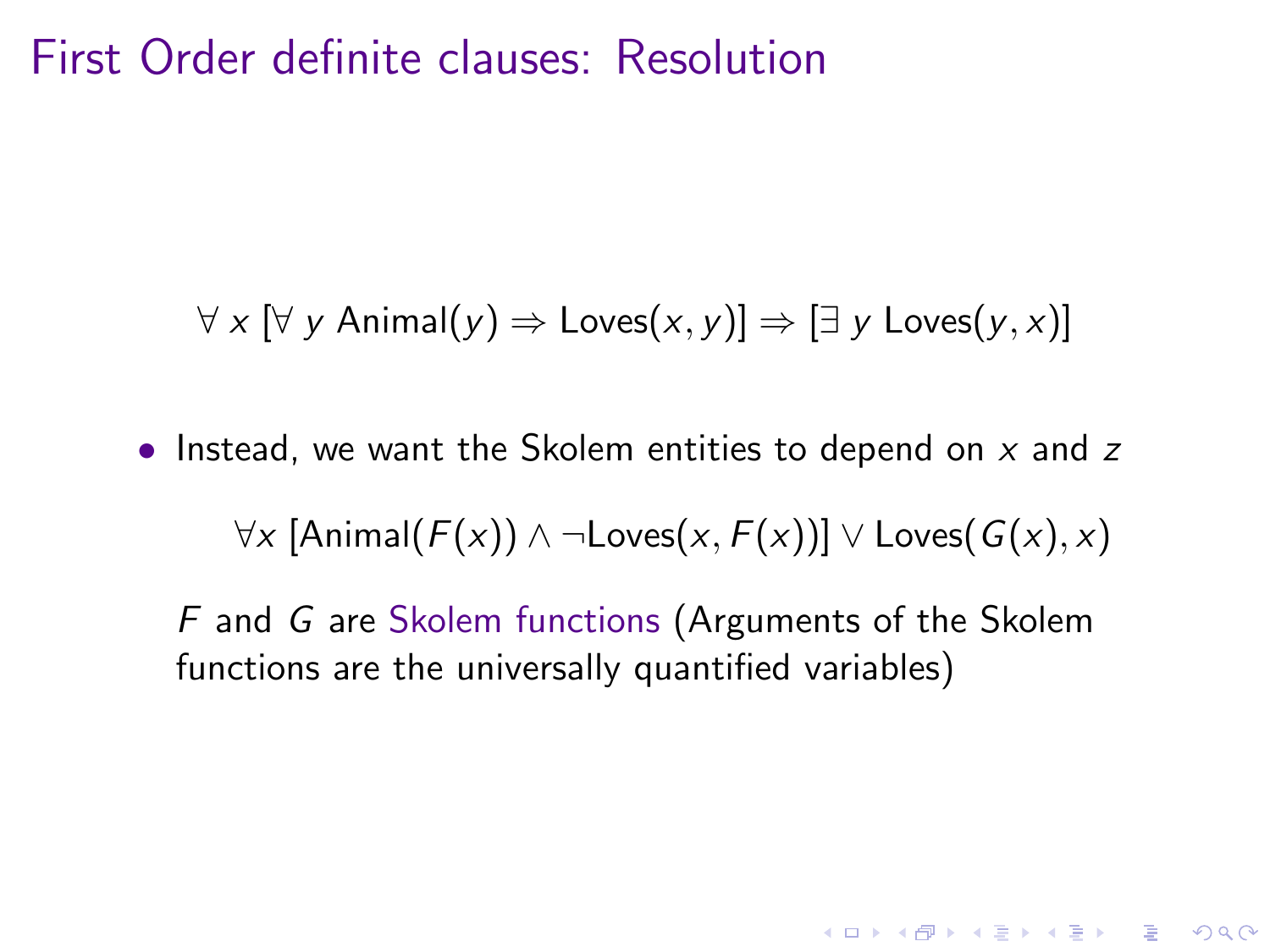$\forall x \forall y \text{ Animal}(y) \Rightarrow \text{Loves}(x, y) \Rightarrow \exists y \text{ Loves}(y, x)$ 

• Step 5. Drop universal quantifiers. At this point, all the remaining variables must be universally quantified and all universal quantifiers have been moved to the left. We can therefore just drop the universal quantifier

 $[Animal(F(x)) \wedge \neg Loves(x, F(x))] \vee Loves(G(x), x)$ 

• Step 6. Finally, just as in Propositional Logic, we distributed ∨ over ∧

 $[Animal(F(x)) \lor Loves(G(z), x)] \land \Box Loves(x, F(x)) \lor Loves(G(x), x)]$ 

YO A 4 4 4 4 5 A 4 5 A 4 D + 4 D + 4 D + 4 D + 4 D + 4 D + + E + + D + + E + + O + O + + + + + + + +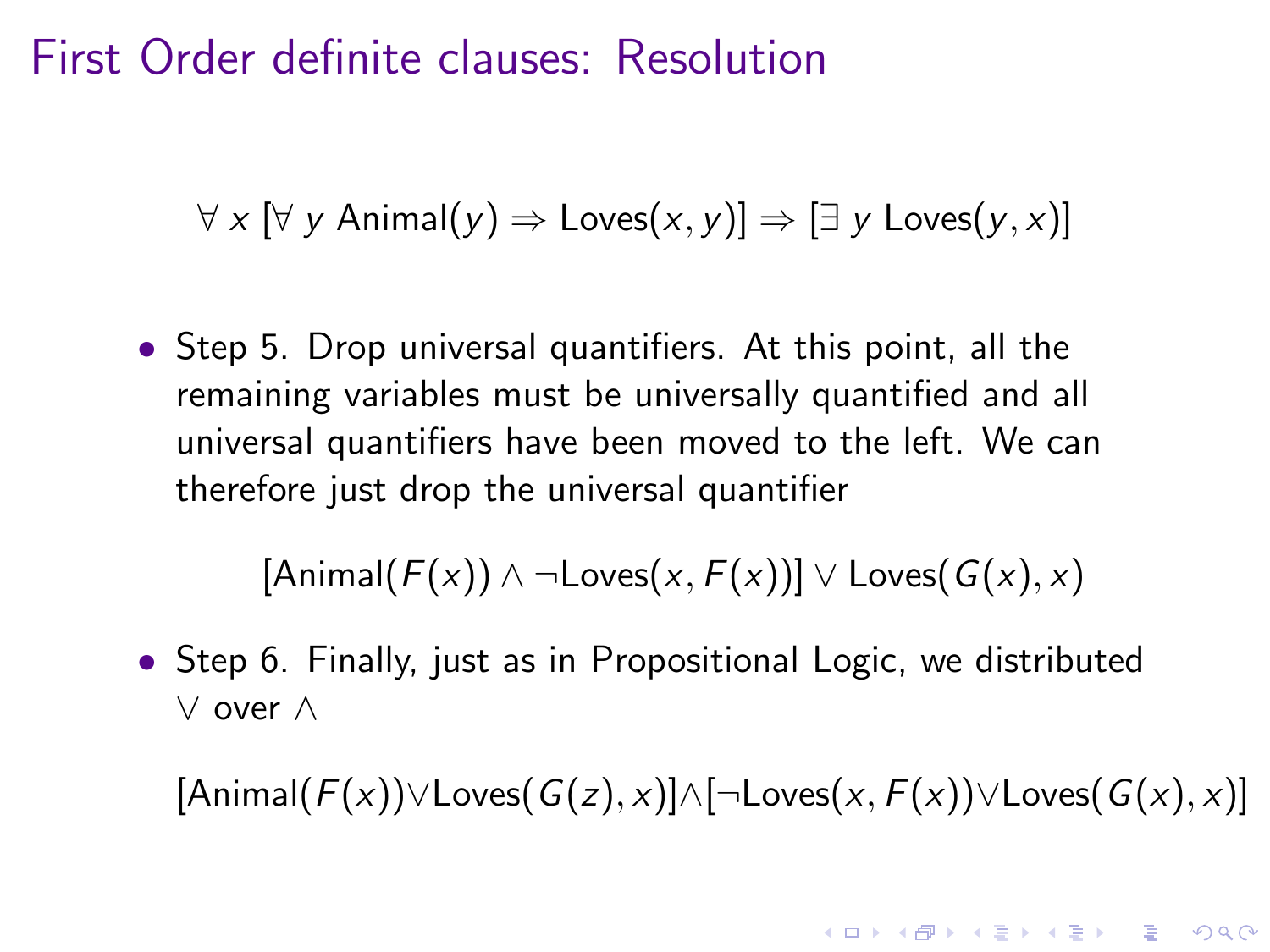- Finally, once all the sentences have been translated to Conjunctive Normal Form, The first order resolution rule is simply a lifted version of the propositional resolution rule.
- Two clauses, which are assumed to be standardized apart so that they share no variables can be resolved if they contain complementary literals
- Propositional literals are complementary if one is the negation of the other.
- First order literals are complementary if one unifies with the negation of the other.

4 0 > 4 4 + 4 = + 4 = + = + + 0 4 0 +